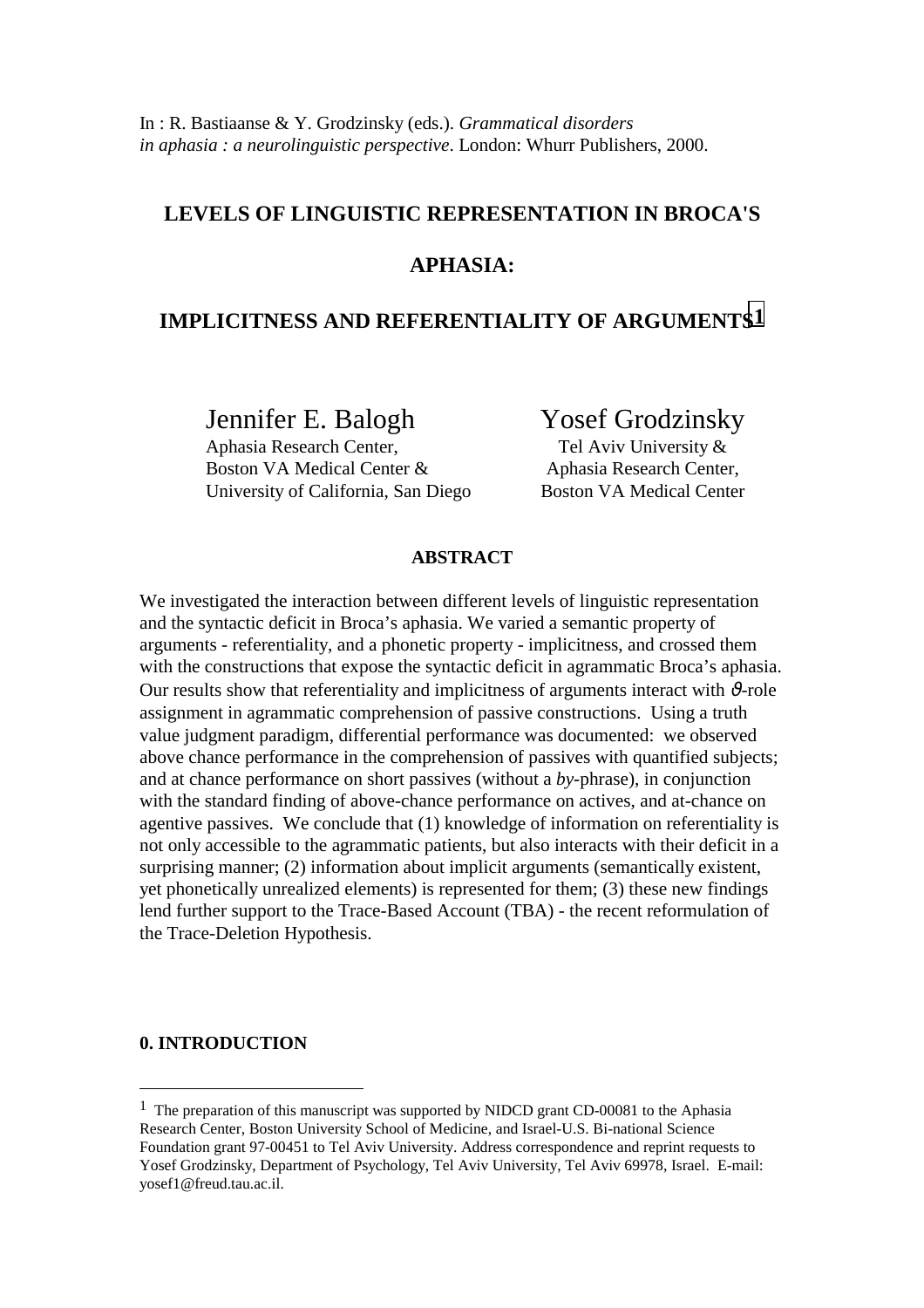This study investigated agrammatic representation of two properties - one semantic and one phonetic, and the way these interact with the patients' comprehension abilities of passive constructions. We investigated two elements which we varied systematically: (1) referential properties of moved NPs in subject positions, and (2) implicit (i.e., phonetically realized) and overt *by*-phrases in passive. We obtained results indicating that both elements significantly affect performance, yet in different ways. We also tested Wernicke's aphasics, to see whether damage in different brain regions would yield different results in this type of test.

# **1. BACKGROUND**

<u>.</u>

The Trace Deletion Hypothesis (henceforth TDH, Grodzinsky, 1986, 1990) was designed to handle the agrammatic deficit in receptive language (comprehension, grammaticality judgment, and real-time processing, cf. Grodzinsky, 1998 for review). Specifically, the deficit to syntactically moved elements is at its center. Yet the complexity of the ever-increasing body of data has changed the standard pattern of loss and sparing, and given certain novel theoretical considerations, a reformulation was forced. The result is a more restrictive, precise theory - the Trace-Based Account (TBA, Grodzinsky, 1995b). We examined two aspects of language to see which of them, if any, influences comprehension patterns typically observed in agentive passives. The properties of interest here are *referentiality* and *implicitness* of arguments*.* They were chosen for a reason - referentiality is a semantic property of NPs, whereas implicitness regards phonetic realization. We wanted to investigate the interaction between processes involving different levels of linguistic representation subsequent to brain damage. Specifically, we wanted to see how a purely syntactic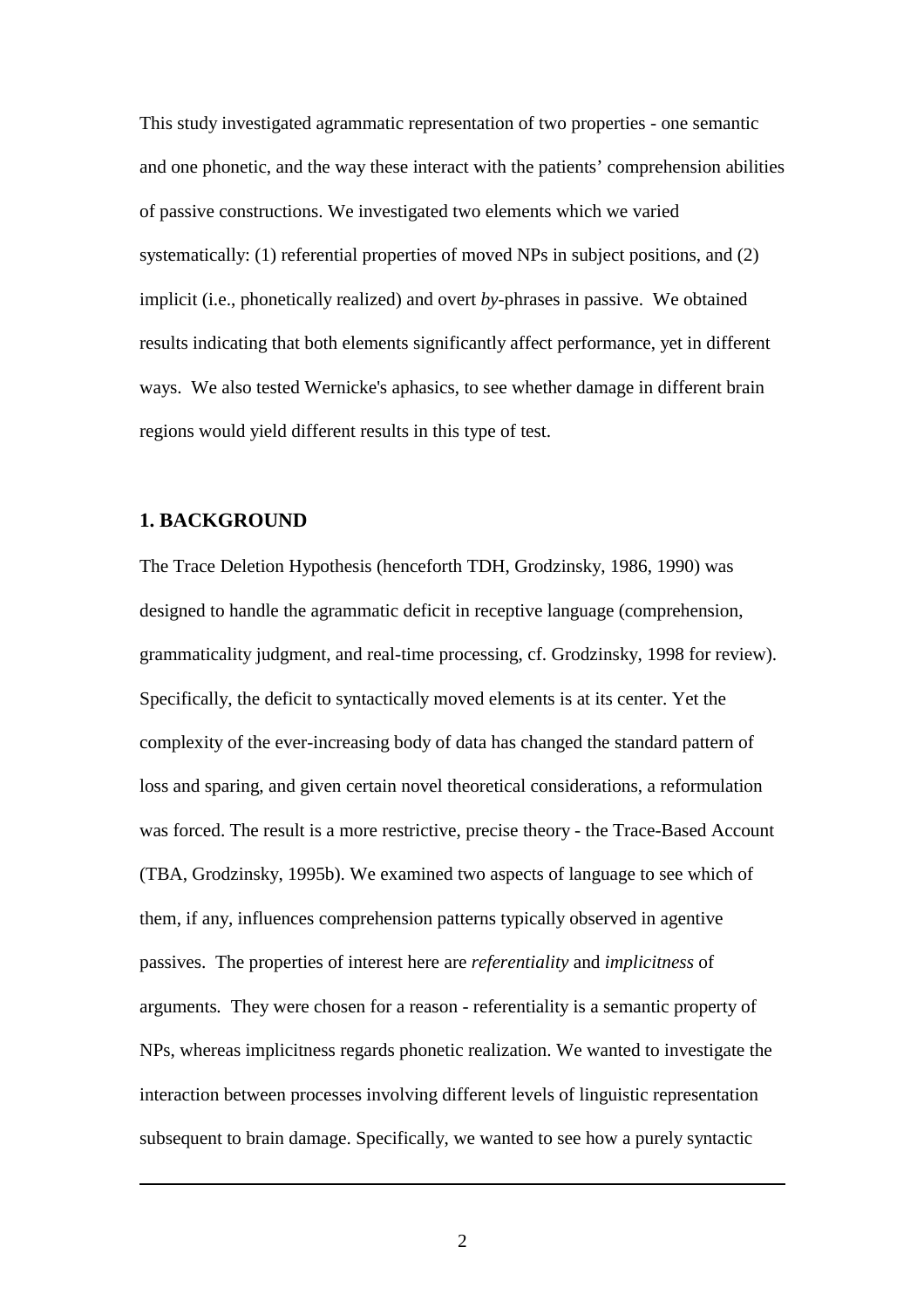deficit interacts with a semantic and a phonetic levels. We thus varied our stimuli systematically along semantic and phonetic dimensions, seeking to chart out the interaction between these properties, and the movement-related properties of the passive construction.

#### **1.1. A semantic property - referential vs. non-referential arguments**

As experiments become more sophisticated, charting ever more precisely the intricate performance patterns revealed in aphasia, it is becoming increasingly clear that referential properties of at least some arguments play an important role in the comprehension deficit in agrammatic aphasia. The first relevant finding is due to Hickok and Avrutin (1994) who tested agrammatic comprehension on four types of questions, along two dimensions: questions pertaining to subject (1a,c) vs. object (1b,d) position, and those expressed by *which* (1a,b) vs. *who* (1c,d). The findings they obtained are in parentheses:

|     | d. Who did the girl push $t$ ?             | (above chance) |
|-----|--------------------------------------------|----------------|
|     | c. Who pushed the girl?                    | (above chance) |
|     | b. Which boy did the girl push $t$ ?       | (chance)       |
| (1) | a. Which boy pushed the girl <sup>2?</sup> | (above chance) |

 Previous experiments have documented subject/object asymmetries in constructions with movement - subject extractions yield normal performance, whereas object extractions are performed at chance (cf. Grodzinsky, 1990 for a review). Yet here there was a surprise: on the structure in (1d), namely on the *who* object question, the patients were, unexpectedly, above chance, in apparent violation of the TDH.

 $\overline{a}$ 

 $2$ Traces in subject position were not annotated here, because their presence or absence from the representation has no empirical consequences in the present cases. Cf. Grodzinsky (1990, 170).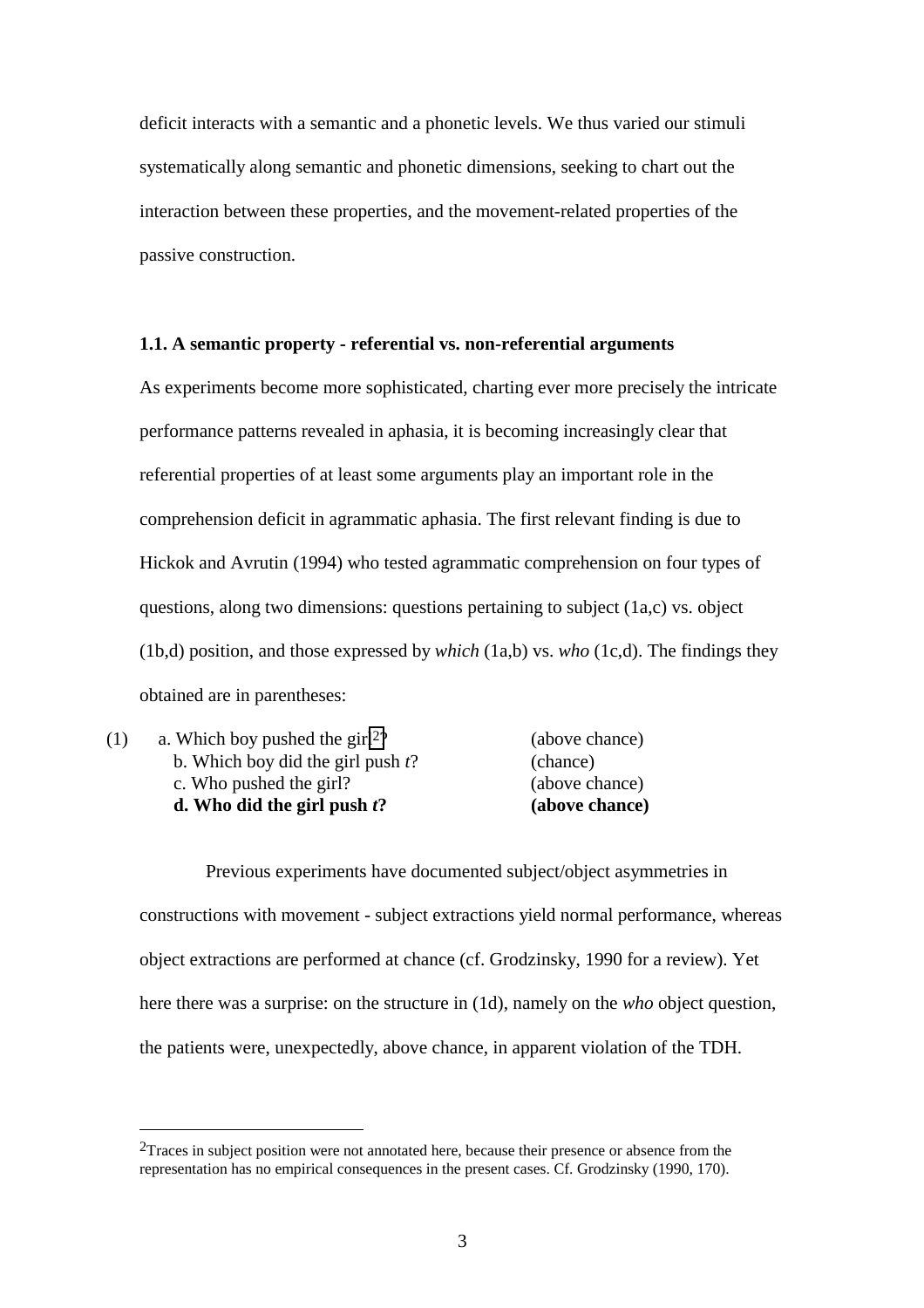Why would such an asymmetry be observed? There are differences between the two types of questions, motivating this experiment in the first place: first, *Which*questions (but not *who*-questions) are 'Discourse-linked', requiring reference to previous discourse (cf. Pesetsky, 1987). The question in (1a), for instance, presupposes the existence of a set of boys, already been mentioned in the discourse, from which one boy will be picked. It is pragmatically odd (although syntactically well-formed) to ask questions (1a-b) if there are no boys around. Thus, the interpretation of *which*-questions requires both syntactic and contextual information. By contrast, no such requirements exist for *who*-questions. Questions (1c-d) can be asked without presupposition, and the answer does not pick an element from a previously established set. Their interpretation is based only on intrasentential (syntactic and lexical) information.

 Second, certain intricate tests on multiple questions reveal fine differences between the two: Superiority (Chomsky, 1973) can be violated by *Which*-questions under certain conditions, but not by *Who*-questions. The Superiority Condition requires that, in multiple questions, a moved wh-element cannot cross another:

(2) a. *Whoi* did you persuade *ti* to read *what?* b. ??*Whati* did you persuade *who(m)* to read *ti?*.

These cases constitute part of a generalized Superiority Condition - Rizzi's (1990) Relativized Minimality (RM). Specifically, Rizzi proposes that a moved element can never cross a like element, a proposal which account for a variety of syntactic phenomena across movement types (cf. Grodzinsky & Finkel, 1998 for a study of Relativized Minimality in aphasia). Yet, as Pesetsky (1987) observes, Superiority can be violated under certain circumstances, for instance, where *which*-quesions are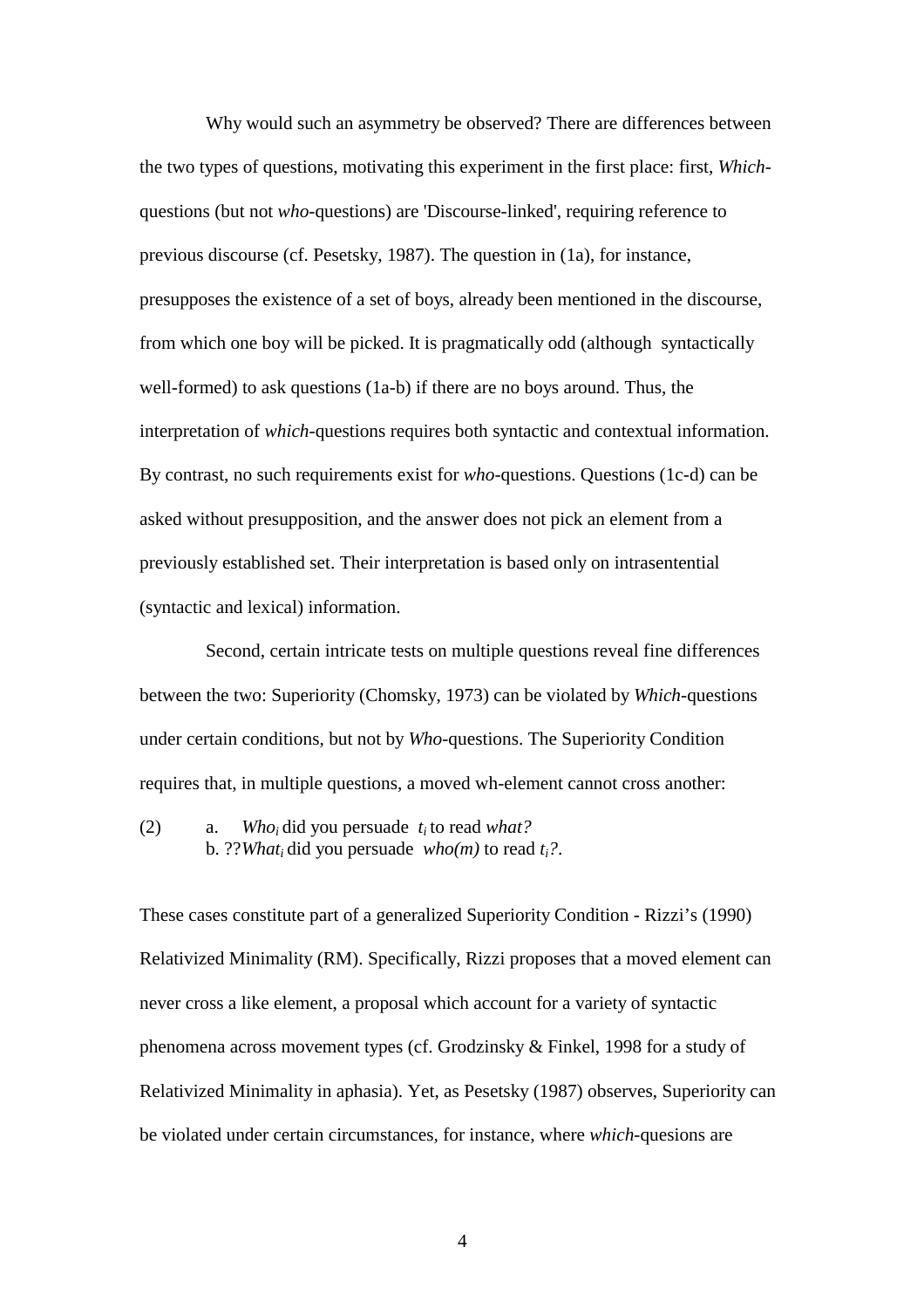involved. (3) is the *which* analog of (2), yet the contrast observed in the latter disappears (compare (2b) to (3b)):

# (3) a. *Which mani* did you persuade *ti* to read *which book?* b. *Which booki* did you persuade *which man* to read *ti?*

This difference, noted by Pesetsky, had led Cinque (1990) to propose a refinement to Rizzi's RM, and argue in favor of the existence of two types of movement relations, or chains: Binding (1a-b) chains, and Government chains (covering (1c-d) in the present context) where only the former are D-linked. This distinction helps Hickok and Avrutin to claim that in agrammatism only the Binding chains is disrupted, which presumably explains the asymmetry in the agrammatic data. Left unexplained, though, is the normal performance of the agrammatics on (1a). Moreover, this claim does not generalize to the problem agrammatics have in passive (cf. Grodzinsky, 1995 for a critique of this claim).

 Let us consider the matter in some more detail. Following his observations, Pesetsky (1987) attempts to exploit the distinction between D(iscourse)-linked and non-D(iscourse)-linked questions, as well as the Superiority-related syntactic differences between the two question types, to propose the following:

(4) a. Non-D-linked phrases are quantifiers and adjoin to S' b. D-linked wh-phrases are not quantifiers

This conclusion means that non-D-linked phrases (*who*) are not referential (since quantifiers never are), whereas D-linked phrases (*which* NP) are referential.

 Pesetsky's ideas have been used by a reformulated account of agrammatism, the TBA (Grodzinsky, 1995). Following the distinction between D-linked and non-Dlinked moved phrases, the TBA claims that cognitive strategies (and specifically, the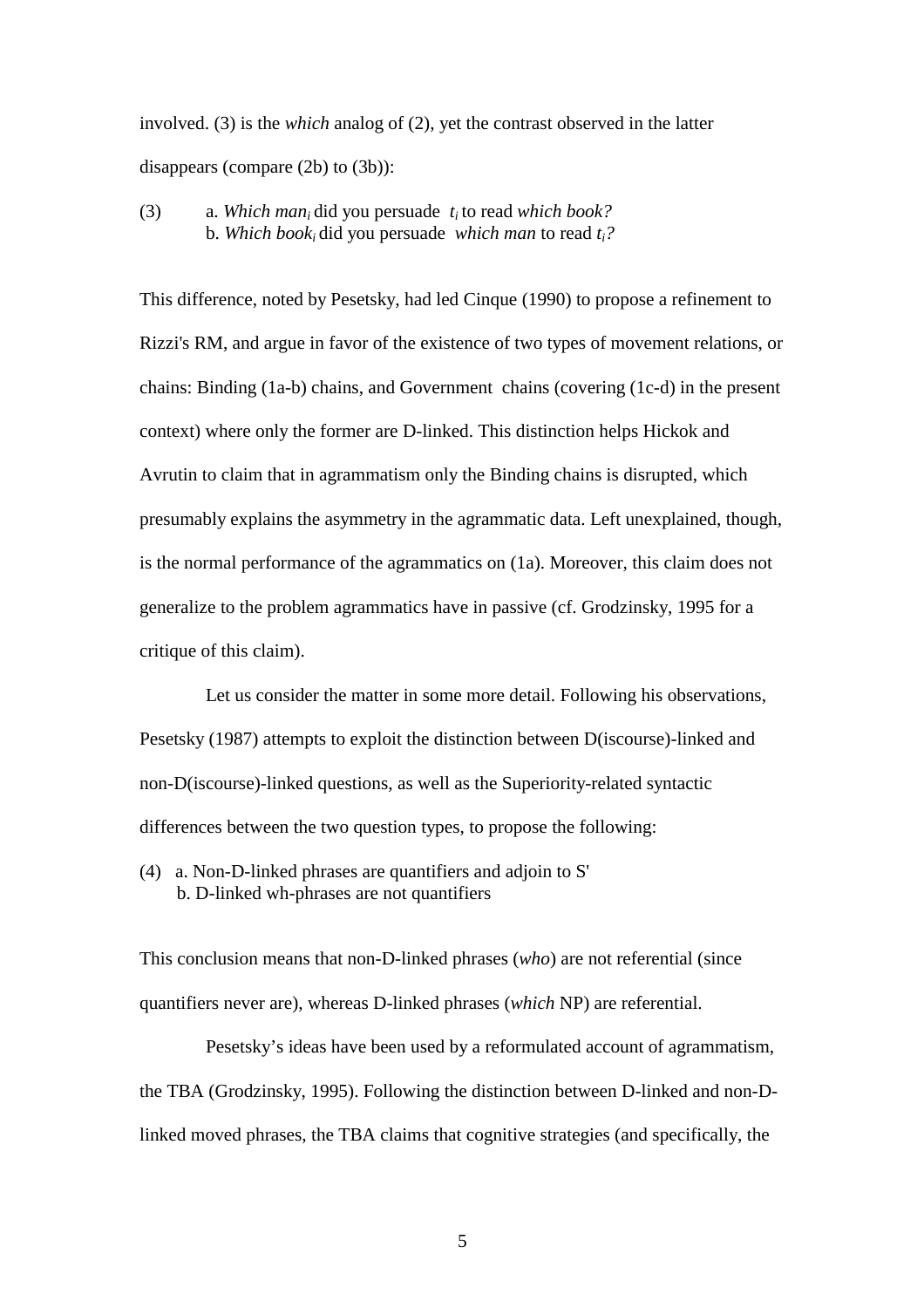Default Strategy of the TDH) apply to referential elements only<sup>3</sup>, leading to a reformulation of the default strategy used in agrammatism. Specifically, quantifierlike, non-referential wh-expressions are outside the scope of the strategy and therefore, non-referential NPs are exempt from it:

(5) R(eferential)-Strategy (Grodzinsky, 1995a) *Assign a referential NP a role by its linear position iff it has no θ-role.* 

The interaction between the TBA and the R-strategy gives precisely the desired results. (1a-b) are accounted for as before. In (1b) the strategy-assigned role on the NP [which boy] conflicts with that assigned to the subject NP [the girl], yielding chance performance. (1a) is a subject question, thus if there is movement, then it is correctly compensated for by the R-strategy. But consider (1c-d) now. Since *who* is a nonreferential expression, it is exempt from the R-strategy. Thus in both cases, no role is assigned strategically to the wh-word. As a result, only one role is assigned (to the subject in (1c) and to the object in (1d)), and, given the intactness of lexical knowledge in agrammatism, the correct semantic role of the thematically-dangling NP can be easily inferred4. Hence above-chance performance is predicted, fitting the data - old and new - precisely5.

 $\overline{a}$ 

 $3R$ eferentiality is used here in the manner common in linguistics, namely, in a sense that does not require reference in the world, but rather, in the universe of discoure. An element is thus used referentially when it refers to a member of a set that has been preestablished in discourse. Cf. Chomsky (1981), Pesetsky (1987), Rizzi (1990), Cinque (1990).

<sup>&</sup>lt;sup>4</sup>As Na'ama Friedmann correctly points out, an additional assumption is necessary here: the language processing device must be capable of carrying out this inference in a way that has access to all the data structures that are required, namely the syntax as well as the argument structure. This is a non-trivial, yet a rather plausible assumption.

<sup>5</sup> One issue still needs to be addressed: When a nonreferential NP is left without a theta role, the strategy is not applied and agrammatics must infer which  $\vartheta$ -role the moved constituent receives in these cases. But why shouldn't they be able to make the same inference for all other passive constructions? The answer is that there is an order among the steps applied to a representation. The agrammatic interpretive system first identifies an argument without a  $\vartheta$ -role and uses the default strategy to assign one to that constituent. If the NP is non-referential, the strategy is witheld. Only after this step has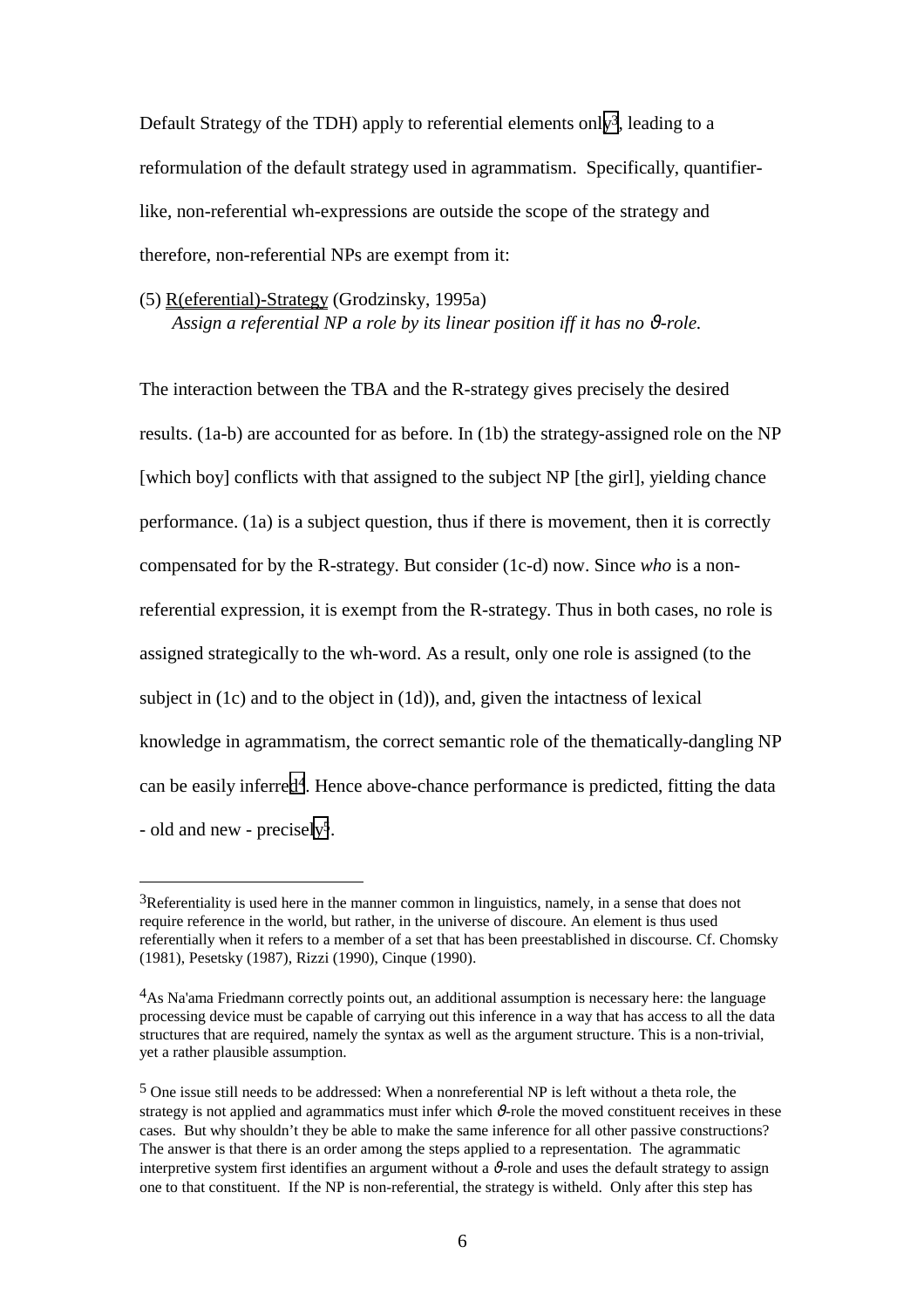This claim can be generalized in the following way: in movement-derived structures, with agentive predicates, one would expect chance performance if the moved constituent is extracted from object position, and is referential (6a). Yet, when the antecedent of the trace is non-referential (6b), performance should go up to normal levels, even though it contains an agentive predicate and a trace in object position, as we saw in (1d). This is so because the strategy (whose interaction with the rest of the thematic representation brought about guessing) is now absent, and hence the patient can infer the correct thematic representation from the available information.

(6) a. The man is pushed *t* by the boy. b. Every man is pushed *t* by a boy.

1

While counterintuitive, this prediction has received some initial empirical support from a preliminary study by Saddy (1994), who found a difference in the performance of a Broca's patient on regular passive sentences (6a), and passives in which the subject is a quantified expression (6b). Specifically, performance in the latter was better, even though it is ostensibly more "complex". We decided to try and obtain this finding for a group of aphasics in a broader experiment, and we thus presented the test materials in conjunction with the other structures we intended to test.

 The reason for this pattern of sparing and loss is a deletion of traces which interferes with thematic transmission to moved constituents which, in turn, are not assigned a  $\vartheta$ -role. These are traces in  $\vartheta$ -positions, the deletion of which is postulated by the TBA6. These constituent NPs are then subject to a default strategy, which

taken place can the agrammatic begin extracting meaning from the syntactic structure. It is at this point that the patient chooses which agent bears the correct theta role for agentive passives, or if need be, ameks an inference regarding the correct  $\vartheta$ -role to a moved nonreferential constituent.

<sup>6</sup> The TBA explicitly excludes traces of head-movement from its scope. These appear to be intact in agrammatism (cf., Grodzinsky 1995b; Lonzi & Luzzatti, 1993; Grodzinsky & Finkel, 1996 for empirical arguments to that effect).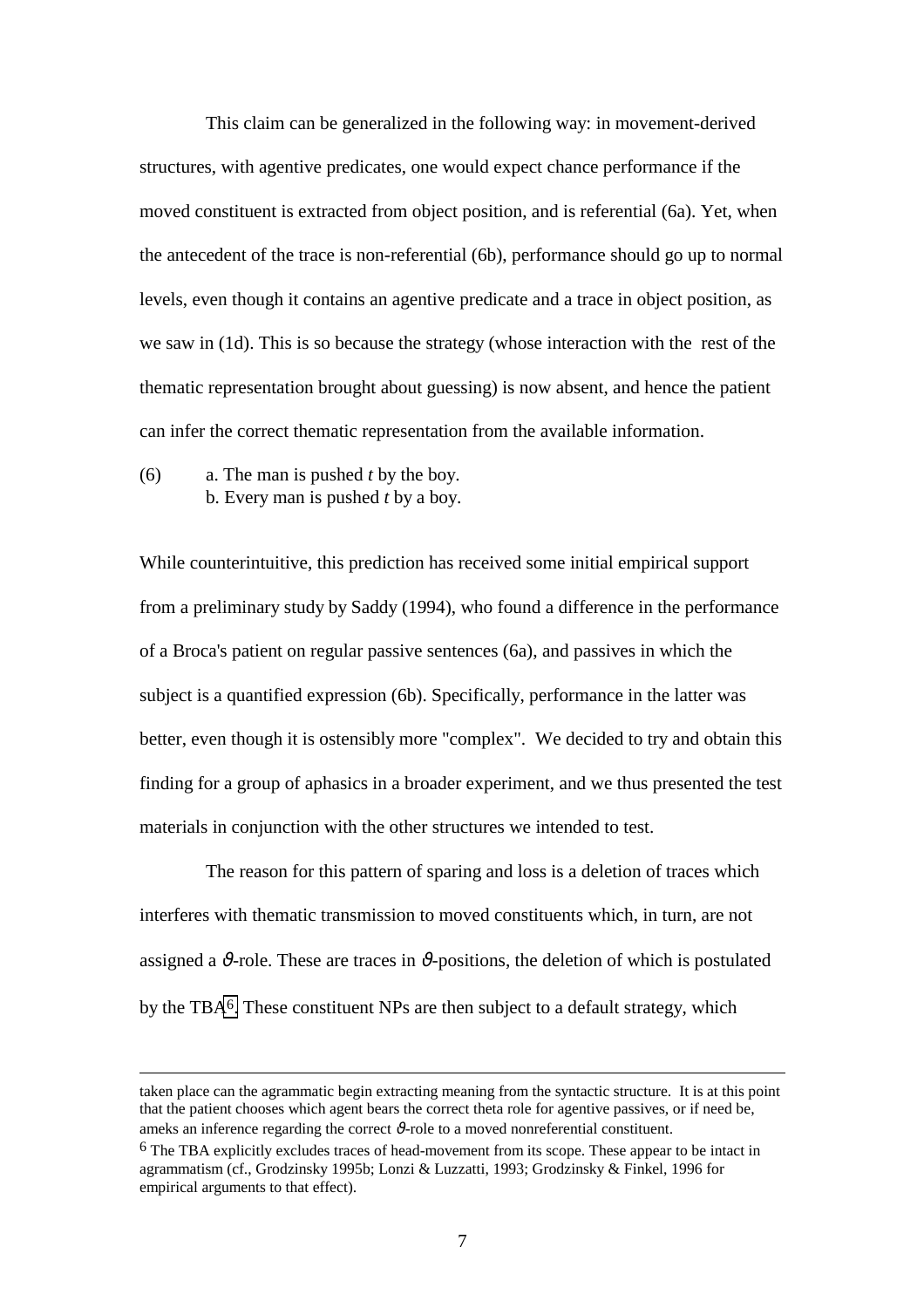assigns them a default role according to their linear position in the string, assigning 'agent' to the clause initial NP, regardless of other grammatical considerations. In the case of passive, even though the NP in the *by*-phrase has already been assigned the agent role grammatically, the strategy applies. The resulting representation, maintaining two agents, forces the agrammatic aphasic to guess and perform at chance.

 It is important to emphasize that, since the passive construction is not fully understood in linguistics (cf., for instance, Jaeggli, 1986; Baker, Johnson & Roberts, 1989; Grimshaw, 1990; Pesetsky, 1994; Fox & Grodzinsky, 1998), and as many details of its analysis remain highly controversial, the debate on agrammatism should not take it as the centerpiece of the deficit (indeed, it has not, at least as far as the TBA has been concerned). Results involving the passive are valuable only if (a) they are taken in conjunction with other structures (as has been the case with the TBA), or (b) they are used to obtain contrastive results, through interaction with other (grammatical or non-grammatical) factors. This latter approach has been taken in the present study. Specifically, we used the passive as part of an effort to discover what information remains intact in the agrammatic's syntactic representation.

### **1.2 A phonetic property - implicit vs. overt arguments**

A related question that focuses on the representation of arguments and their corresponding  $\vartheta$ -roles involves short passives, namely, what happens when there is no *by*-phrase? For a short passive in which the by-phrase is truncated, such as "the man is hit," the only argument present is the derived subject. For agrammatics, this argument will have no thematic label since it has been moved and has left a trace behind which is ultimately deleted. The prediction the TBA has crucially depends on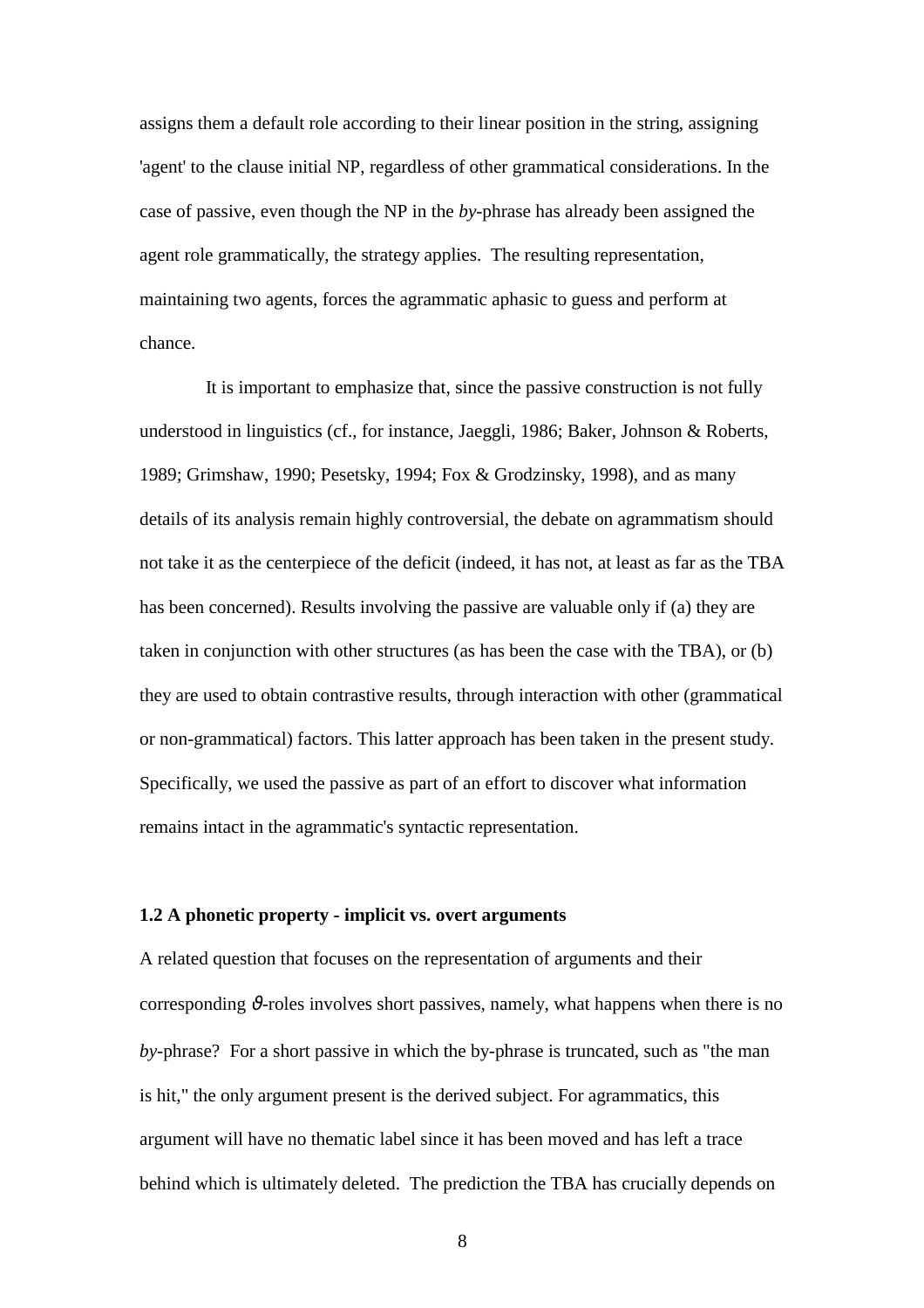the type of theory it is coupled with regarding the representation of the deleted *by*phrase, in particular, the status of implicit arguments. The issue, in brief, revolves around the syntactic function and representation of the missing *by*-phrase. A hallmark of linguistic theory is the requirement that a predicate cannot appear at any syntactic level of representation with more or less arguments than those listed in the lexicon for that predicate. The short passive is a clear counterexample of this requirement, as it manifests with and without the external argument of its predicate:

(7) a. John is hit by Bill. b. John is hit.

 $\overline{a}$ 

One way of getting around this dilemma is to argue that the missing argument is syntactically active and represented, even though it is silent and invisible (i.e., implicit). To see how it works, consider first an independent proposal aimed at solving other problems posed by the passive. This proposal states that the  $\vartheta$ -role of the external argument is "absorbed" in the passive morphology during the process of passivization (e.g., Borer, 1980; Jaeggli, 1986, and many others). The *by*-phrase, if present, on this account, receives its  $\vartheta$ -role from the passive morphology through some process (whose precise nature is highly controversial, cf., Jaeggli, 1986; Baker et al., 1989; Grimshaw, 1990; Fox & Grodzinsky, 1998). If the *by*-phrase is deleted, as in short passive, that  $\vartheta$ -role remains in the passive morphology, and, importantly, it is syntactically active, as can be seen in the following contrasts (cf., Manzini, 1983; Roeper, 1983)<sup>7</sup>:

- (8) a. The captain sank the ship to collect insurance money
	- b. The ship was sunk by the captain to collect insurance money
		- c. The ship was sunk to collect insurance money

<sup>77</sup> See also Jackendoff 1972 for other arguments to the same effect, e.g., *the price was decreased willingly* vs. *\*the price decreased willingly*.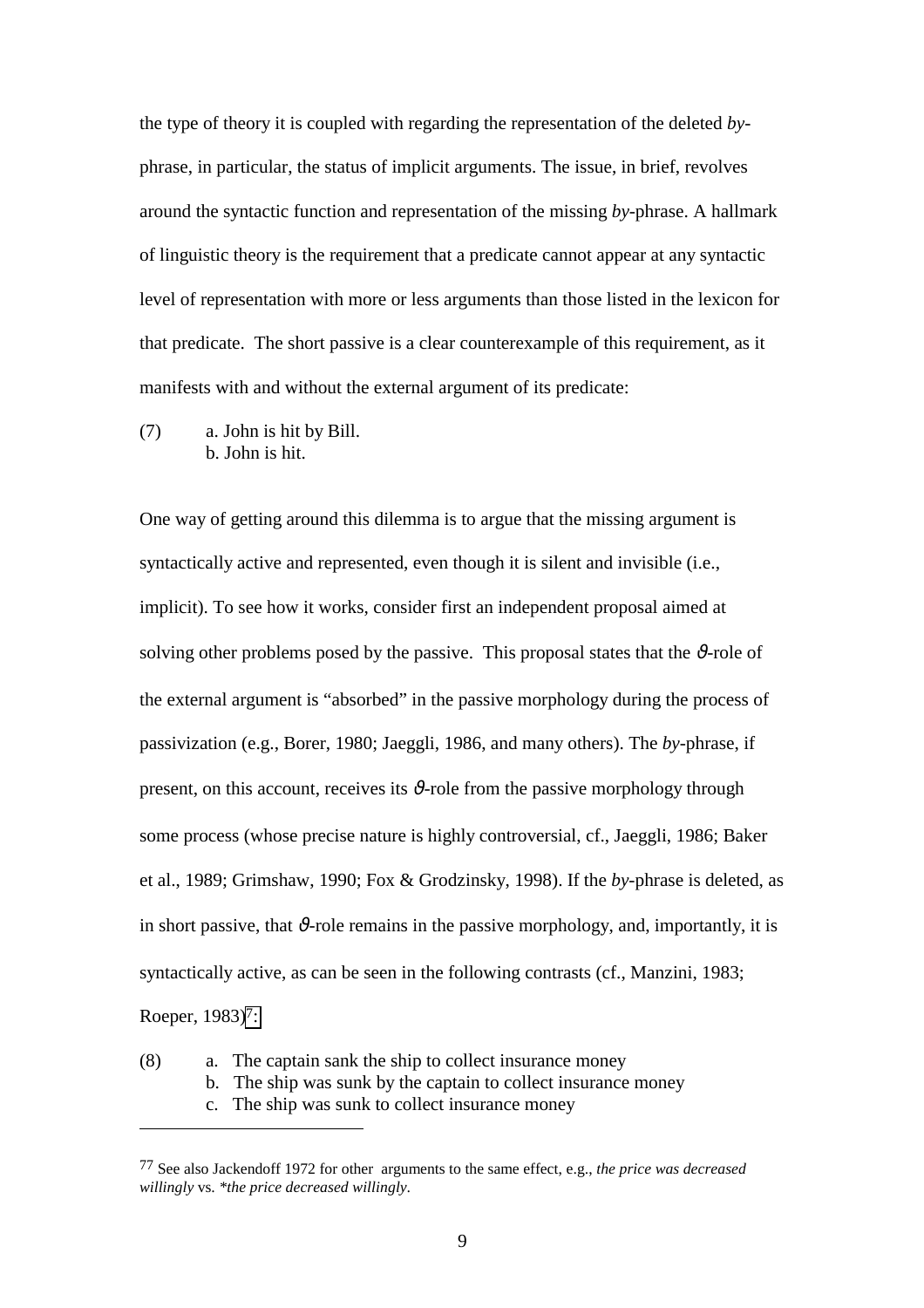#### d. \*The ship sank to collect insurance money

The question is what is the subject of the infinitival purpose clause *to collect insurance money* (or, in technical terms, what controls the PRO subject of the infinitive). Clearly, in (8a) it is *the captain*. Similarly in (8b) it is *the captain* again, controlling the PRO from inside the *by*-phrase, perhaps. Yet in (8c) we discover, surprisingly, that the meaning of the sentence remains unchanged, namely, that there is someone out there who sank the ship to collect insurance money, even though this someone is not represented by an overt NP. This gives us an indication that there is some argument, implicitly represented, which functions as the subject of the infinitive. Importantly, this argument must be present in the active construction, as seen from (8d). In this example, the verb *sink* has one less argument for reasons that are lexical, not syntactic. In this structure, nothing can control the PRO and hence the sentence is ungrammatical. The conclusion is that there is an implicitly represented argument in the short passive. When coupled with the idea that the external  $\vartheta$ -role is absorbed in the passive morphology, one possible solution to the dilemma regarding short passives is that the implicit argument is represented in the passive morphology.

 Returning now to agrammatic aphasia, we are left with an open question: does the implicit argument in the short passive interact with the default strategy and affect performance? There are several possibilities to consider: 1) The implicit argument does not manifest itself in the patient's representation, and does not interact with the strategically assigned agent  $\vartheta$ -role. In this case, the patient would perform below chance because the only  $\vartheta$ -role they would have in their representation is agent, assigned to the subject NP (which should be theme according to normal grammar); since there is no other  $\mathcal{V}$ -role around to compete with the subject for agency, the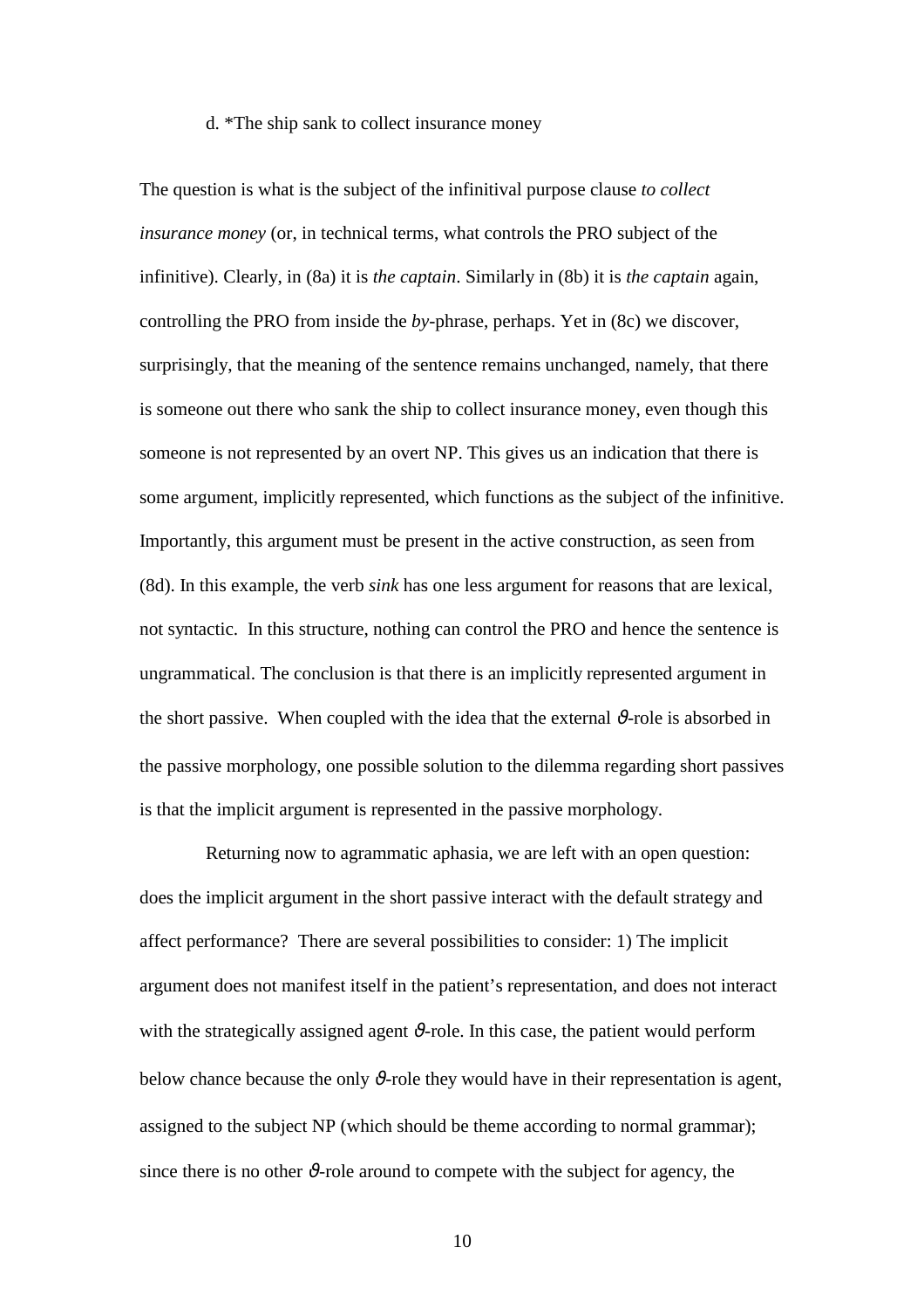agrammatic would assume that the subject is the one performing the action and would reverse the correct interpretation systematically. 2) The implicit argument is represented, and is pitted against the strategically assigned agent in the subject position of the short passive. If this is the case, then comprehension would be at the same level as the agentive passives, because the argument in the *by*-phrase - whether overt or implicit - would appear in the thematic representation. On this account, the subjects would be guessing because they have two agents, even though there is only one overt argument. Chance performance will thus help us make a case for the existence of a phonetically unrealized, implicit agent. 3) Finally, the patients could perform above chance, a result which would indicate a 'fill-in-the-blank' strategy. On this (remotely possible) account, there is no implicit  $\vartheta$ -role, and no strategy as the one assumed by the TBA. The patient uses the information available, namely that there is one ϑ*-*role which needs to be assigned to one NP. Since there is only one option, the patient makes the correct choice.

 All these considerations led us to test short passives in conjunction to the other experimental conditions we constructed.

## **2. METHODS**

#### **2.1 Subjects**

Twelve subjects participated in the study: four neurologically intact control subjects, four agrammatic Broca's aphasic patients and four Wernicke's aphasic patients.

 All normal control subjects were right-handed, native speakers of English, who had never experienced any head injury and whose eyesight and hearing were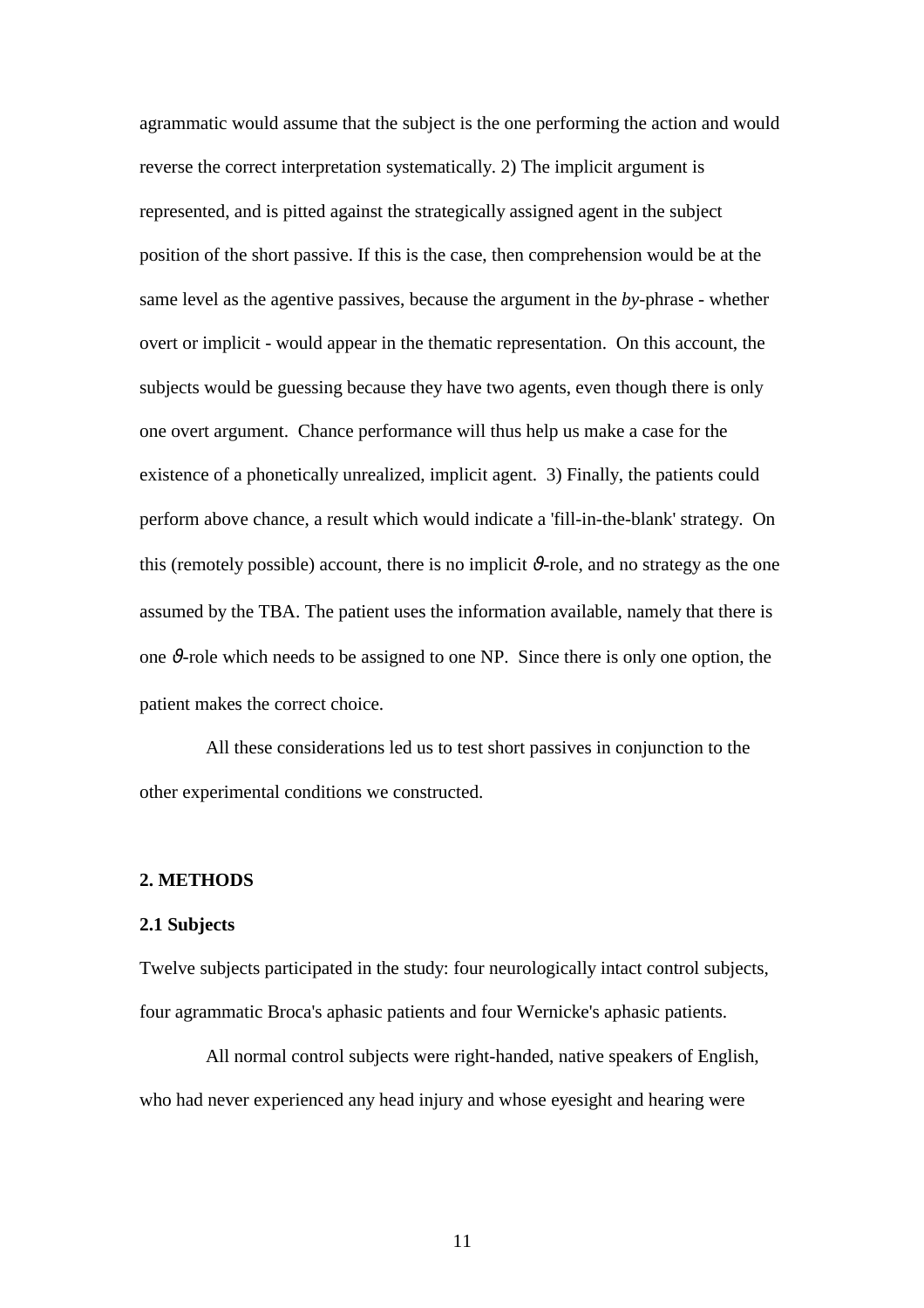corrected to normal. Ages ranged from 69 to 72 with an average education of 13.5 years.

 All agrammatic Broca's aphasic patients were medically stable, with at least two years since the date of stroke. All were right-handed native speakers of English whose eyesight and hearing were corrected to normal. The ages ranged from 59 to 79 with an average education of 13.5 years.

| <b>Patient</b> | <b>Onset</b>   | <b>Lesion Site</b>                                                                                                                                                                                                                                                                                                                                                                                                                                                                     | <b>Speech</b>                                                                        |
|----------------|----------------|----------------------------------------------------------------------------------------------------------------------------------------------------------------------------------------------------------------------------------------------------------------------------------------------------------------------------------------------------------------------------------------------------------------------------------------------------------------------------------------|--------------------------------------------------------------------------------------|
| <b>FA</b>      | 1992           | CT Scan 1992<br>Left CVA - CT scan is unremarkable.                                                                                                                                                                                                                                                                                                                                                                                                                                    | Nonfluent<br>Paraphasisas<br>Agrammatic<br>Telegraphic<br>Verbal and Oral<br>apraxia |
| FC             | 1973           | MRI 10/24/94<br>Very large left dorsolateral frontal lobe lesion<br>involving almost all of the inferior and middle<br>frontal gyri. Lesion includes all of Broca's<br>area and the white matter deep to Broca's<br>area. The lesion continues superiorally and<br>includes the lower $2/3$ of the pre-motor, motor<br>and sensory cortex and the white matter and<br>periventricular white matter deep to these<br>areas. There is no lesion in the temporal and<br>parietal lobules. | Nonfluent<br>Dyspraxia<br>Agrammatism                                                |
| <b>RD</b>      | 1976 &<br>1977 | CT Scan 1978<br>Two left frontal lesions - Broca's area with<br>deep extension across to left frontal horn -<br>lower motor cortex. (face and lips) left<br>temporal lobe sparing more than $1/2$<br>ofWernicke's area.                                                                                                                                                                                                                                                                | Nonfluent<br>Telegraphic                                                             |
| WF             | 1994           | CT Scan 5/21/94<br>A large lateral frontal lesion, a large lesion in<br>the frontal opercullum, and two small lesions,<br>one in the motor cortex and the other in the<br>caudate putamen ALIC (anterior limb of the<br>internal capsule).                                                                                                                                                                                                                                             | Nonfluent<br>Agrammatic<br>Impaired<br>articulation<br>Long latencies in<br>speech   |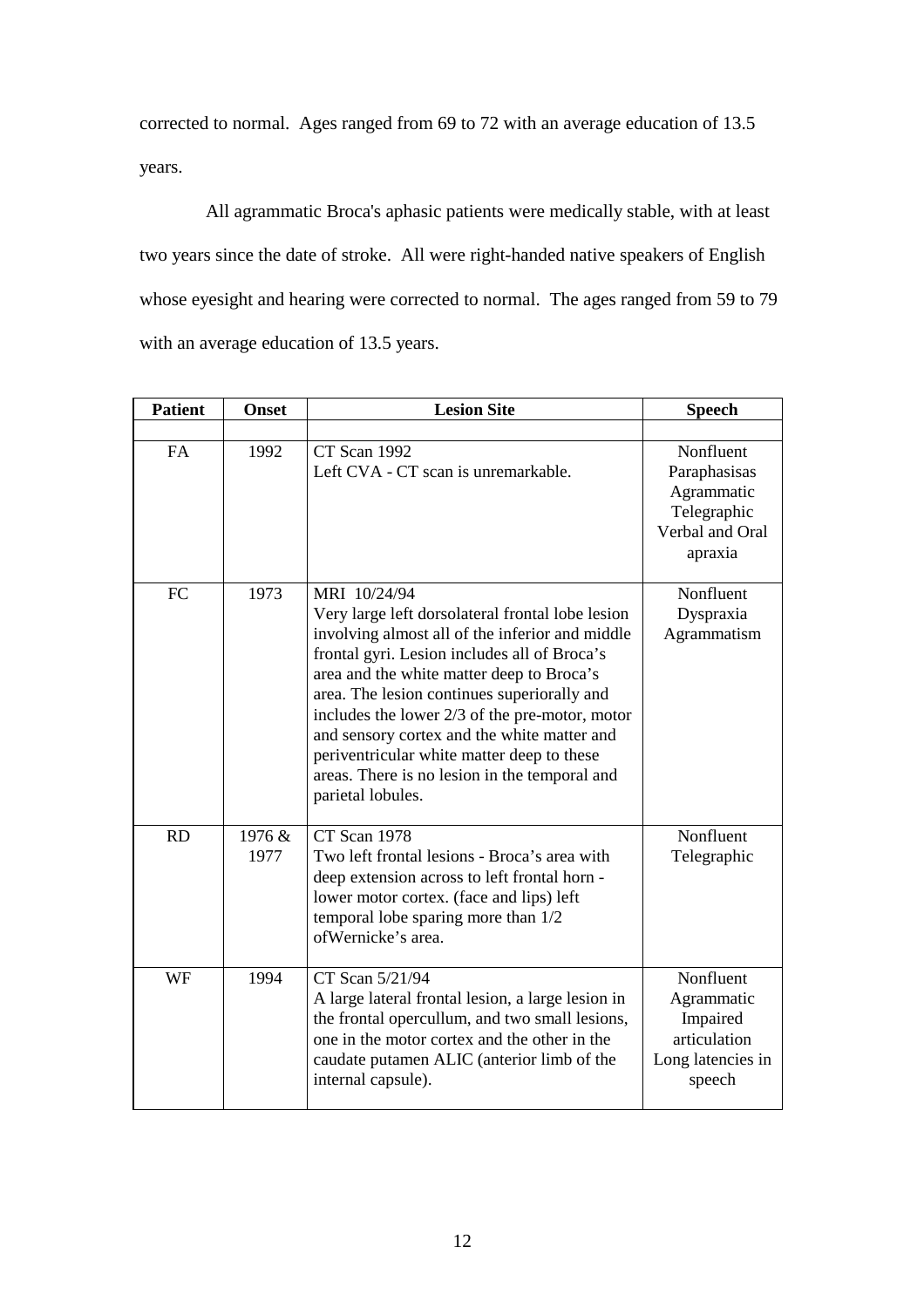All agrammatic Wernicke's aphasic patients were medically stable, with at least five years post onset. All were right-handed, native speakers of English whose eyesight and hearing were corrected to normal. The ages ranged from 59 to 71 with an average education of 11.25 years.

| <b>Patient</b> | <b>Onset</b> | <b>Lesion Site</b>                                                                                                                                                                                                                                                                                                                                                                      | <b>Speech</b>                                            |
|----------------|--------------|-----------------------------------------------------------------------------------------------------------------------------------------------------------------------------------------------------------------------------------------------------------------------------------------------------------------------------------------------------------------------------------------|----------------------------------------------------------|
|                |              |                                                                                                                                                                                                                                                                                                                                                                                         |                                                          |
| CC             | 1984         | C.T. Scan 7/17/84<br>Left hemisphere lesion involving portion of<br>posterior temporal lobe with superior<br>extension into supramarginal and angular<br>gyrus areas (surface and deep) and large<br>occipital lobe lesion.                                                                                                                                                             | Fluent<br>Anomic                                         |
| <b>WD</b>      | 1991         | CT Scan<br>Left hemisphere lesion in the posterior part of<br>the inferior section of MCA; one fourth of<br>Wernicke's area deep to supramarginal gyrus.                                                                                                                                                                                                                                | Fluent<br>Anomic                                         |
| NL             | 1987         | CT Scan 10/13/95<br>Decreased density in the left posterior parietal<br>area. Although it is adjacent to the posterior<br>body of the left lateral ventricle, it does not<br>appear to distort the ventricle. Low attenuation<br>region in the left posterior temporo-parietal<br>region.                                                                                               | Fluent<br>Naming difficulty<br>Paraphasias<br>Neologisms |
| <b>JM</b>      | 1986         | CT Scan 1/22/86<br>Vague patchy lesion involving the temporal<br>isthmus and the posterior/superior portion of<br>putamen and insular area. Patchy, superior<br>lesion extension in the posterior supramarginal<br>and angular gyrus areas with deep extension<br>across to the border of the body of the left<br>lateral ventricle-interrupting pathways of the<br>arcuate fasciculus. | Fluent<br>Anomic<br>Paraphasic                           |

# **2.2. Materials**

Stimulus items consisted of twenty token sentences for each of the four different sentence types: actives, agentive passives, short passives, and quantified passives. A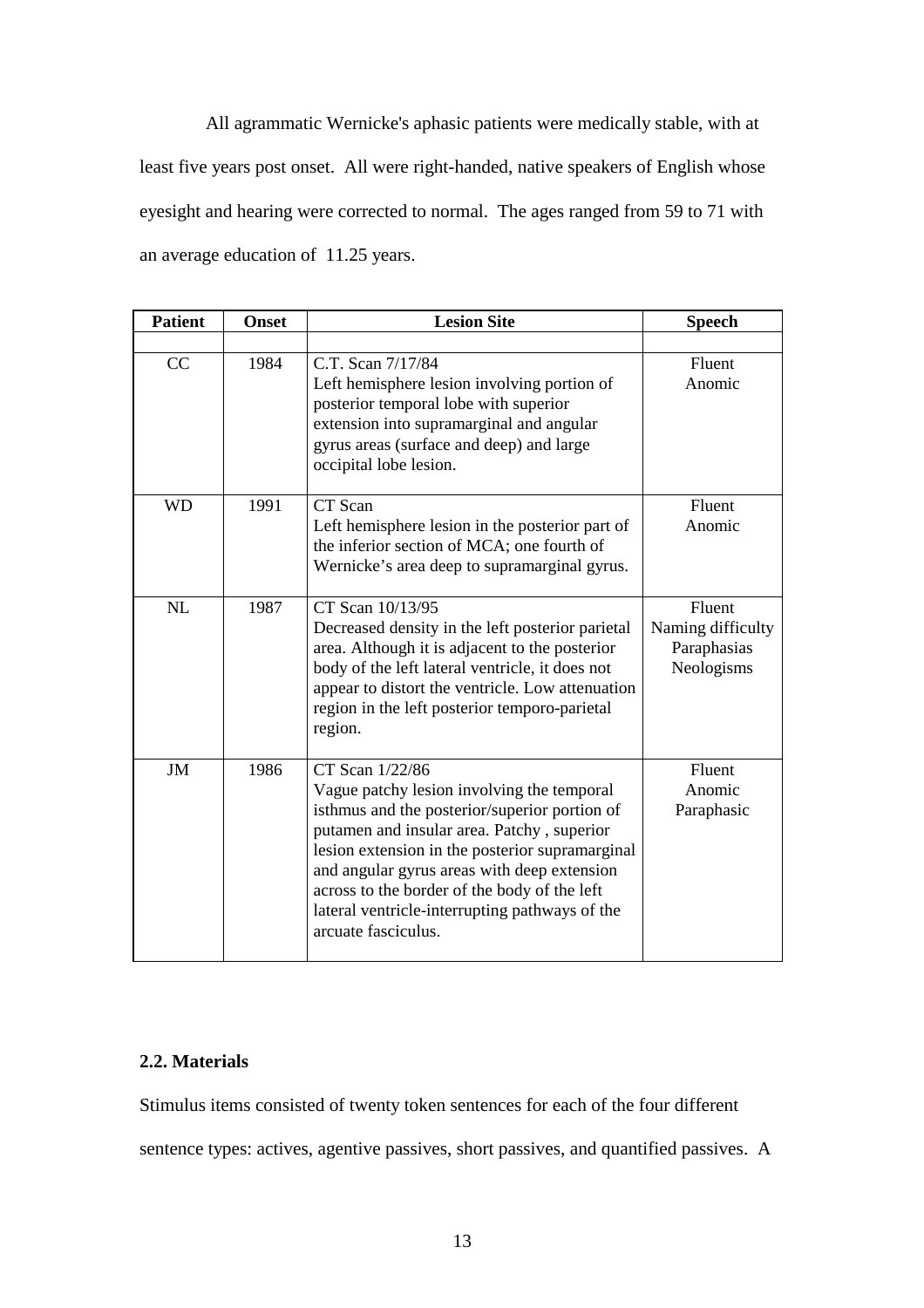verb appearing in an active structure, such as 'pay', was also represented in an agentive passive, short passive and quantified passive. The following is an example of each sentence type:

| 1. The man pays the woman.         | (active)             |
|------------------------------------|----------------------|
| 2. The man is paid by the woman.   | (agentive passive)   |
| 3. The man is paid.                | (short passive)      |
| 4. Every man is paid by the woman. | (quantified passive) |

 80 short stories were created, one for each sentence, in order to create an appropriate discourse context, against which the truth-value judgment task can be properly performed8. Each story involved several visual aids, including figurines which represented the characters, and in some cases an additional prop that pertained to the context of the story such as a canoe or currency. The sentences were combined with 40 sentences from another study (Balogh & Grodzinsky, in preparation). See Appendix 1 for instructions and example stimuli.

## **2.3 Design**

A truth-value judgment task (Crain & McKee, 1985) was used to assess patients' comprehension of the sentences. This experimental design ensured that an appropriate licensing context for the scenario depicted in the sentence was created for the subject, thus avoiding any computational overload involved in generating a discourse context.

 Half of the sentences required a 'yes' response and half required a 'no' response, with rotations among the verbs for each sentence type so that each agentive verb was in two 'yes' and two 'no' contexts, making all items counterbalanced.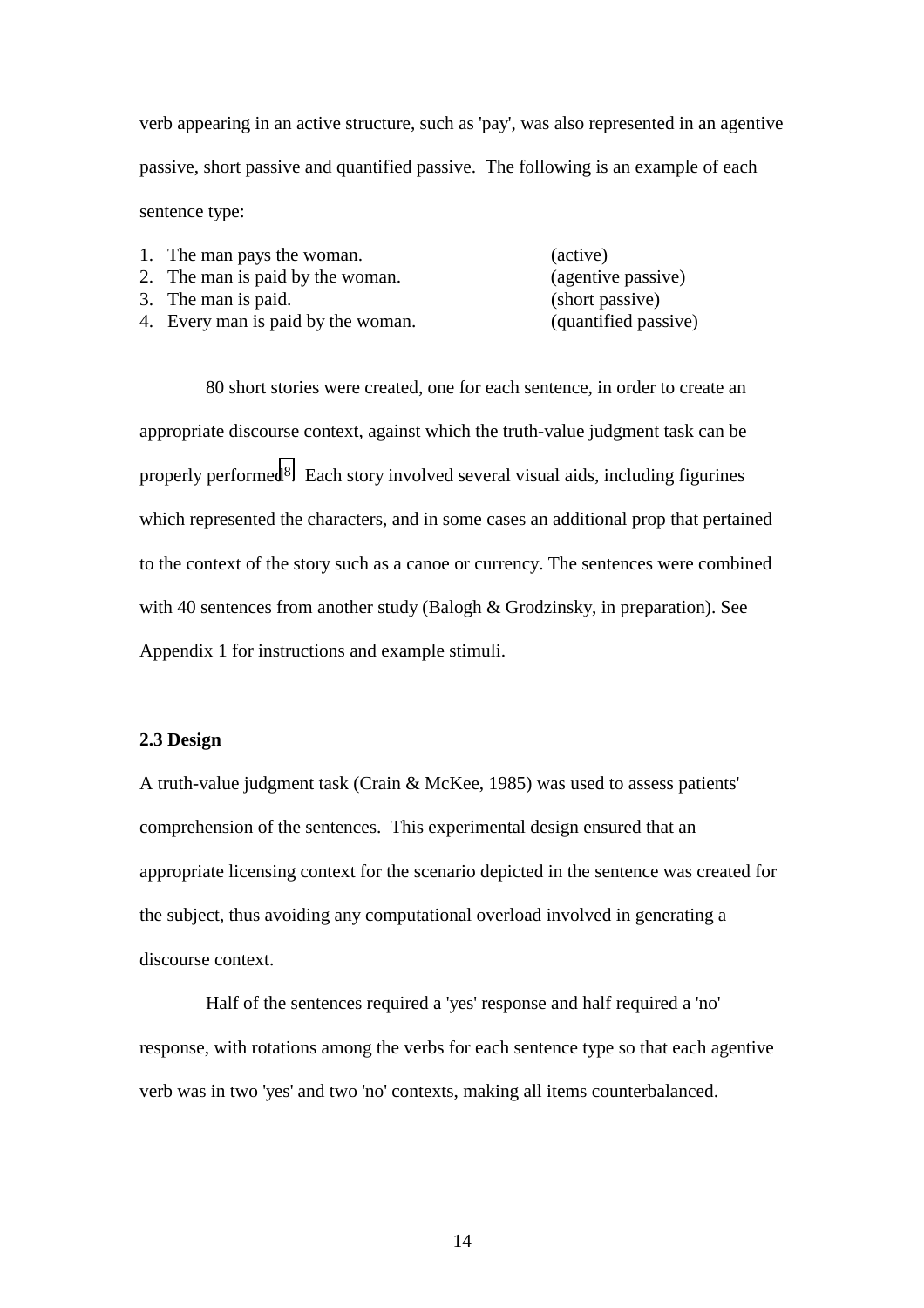All stories involved two figurines except for those which were followed by quantified passive sentences. These stories used six characters instead of two so that one type of character (e.g. one of the three dog figurines) could perform an action on each of the three characters of the other type (e.g. on each of the three pig figurines). We included three of each type of character so that the subject could not use the number of characters (one versus three) as part of a strategy to deduce which character type was fulfilling a certain theta role in the sentence.

Sentences and their respective stories were presented in a random order.

### **2.4 Procedure**

The experiment was confducted in four sessions, with a break during each session, so that only 15 sentences and stories were presented at a given time. This was done to avoid overtaxing the patients.

 Patients were given explicit instructions about what would take place during the session and what they were expected to do. An example was presented so that subjects could observe a demonstration of what they would be asked to do. Then subjects were given a short practice session in which they responded as they would during the actual experiment, but feedback was given and reasons for correct responses were explained.

 First, each of the figurines for a given story was identified to the patient and given a name, for example, "This is the girl." This was done to establish a discourse context for the characters who later appeared in the sentences. Then the subject heard a short story while the experimenter acted out the scenario using the figurines. After

 <sup>8</sup> With one exception (Hickok & Avrutin, 1996), no study of agrammatic comprehenion has ever had an appropriate discourse context. This point should not be overlooked by critics of results of experiments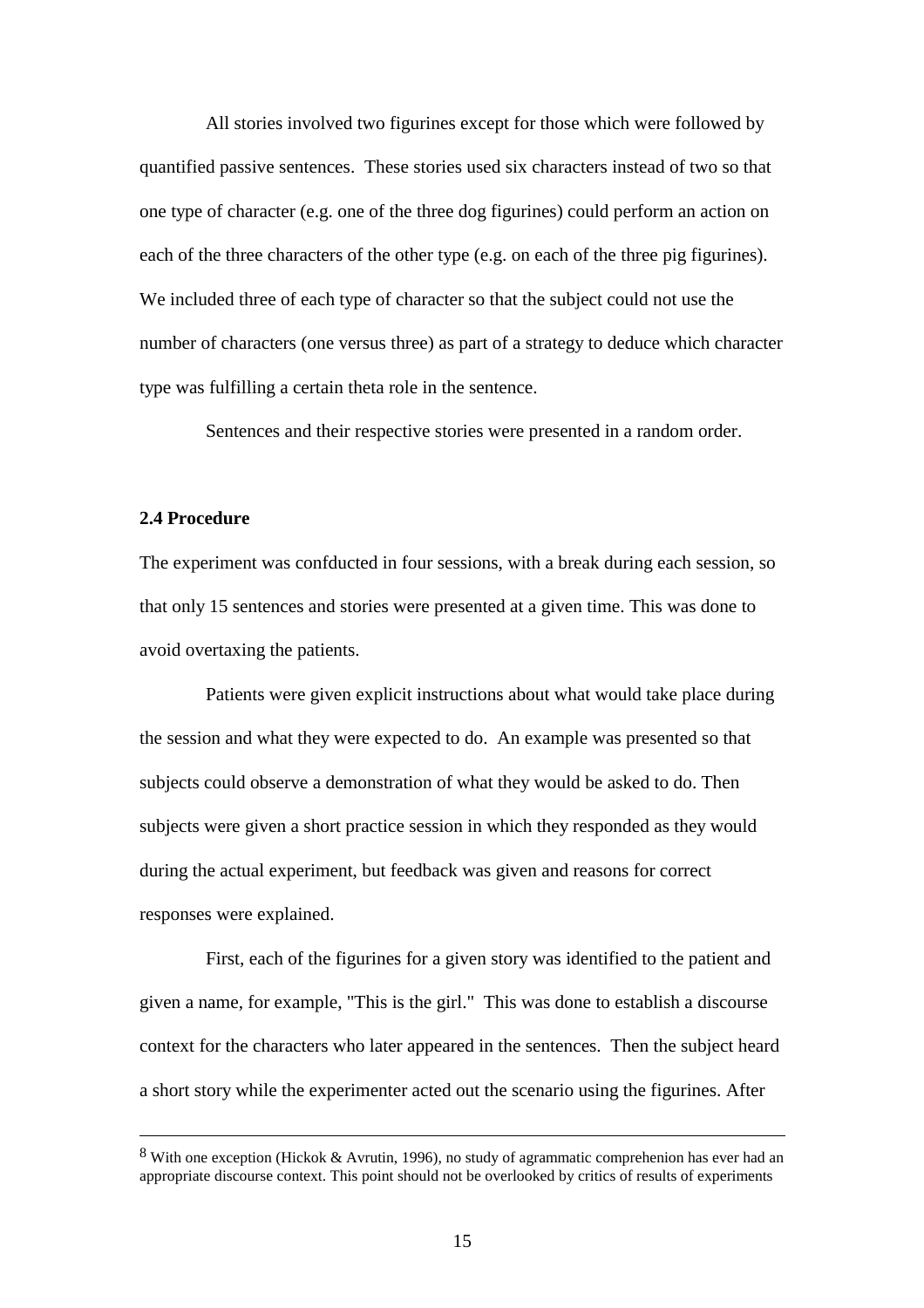the story, a sentence was read, and the subject was to decide whether the sentence matched or did not match the story.

 To circumvent severe speech production impediments, the patient was asked to respond by pointing to a picture. The patient made a 'yes' response by pointing to a colored smiling face with the word 'yes' printed underneath or a 'no' response by pointing to a frowning face with the word 'no.'

 To ensure that the patient understood the story and sentences to the fullest, each sentence was repeated twice. The patients were also encouraged to ask the experimenter to have either the sentence or story or both be repeated as many times as the patient wished.

 After the patient made a response by pointing, the response and number of repeats were recorded.

## **3. RESULTS**

# **3.1. Neurologically Intact Elderly Control Data**

 The data for the control subjects were broken down into sentence type and compared to chance using a two-tailed t-test. For each sentence construction, n=20 with a hypothesized mean of 10 ( $p = .50$ ) when at chance, given that in all cases there was a binary choice. Table 1 presents the p-value for each condition:

### TABLE 1 ELDERLY CONTROL DATA

Each Sentence Type Compared to Chance Performance

| sentence type       | mean | p-value |
|---------------------|------|---------|
|                     |      |         |
| <b>ABOVE CHANCE</b> |      |         |

<u>.</u>

on agrammatic comprehension.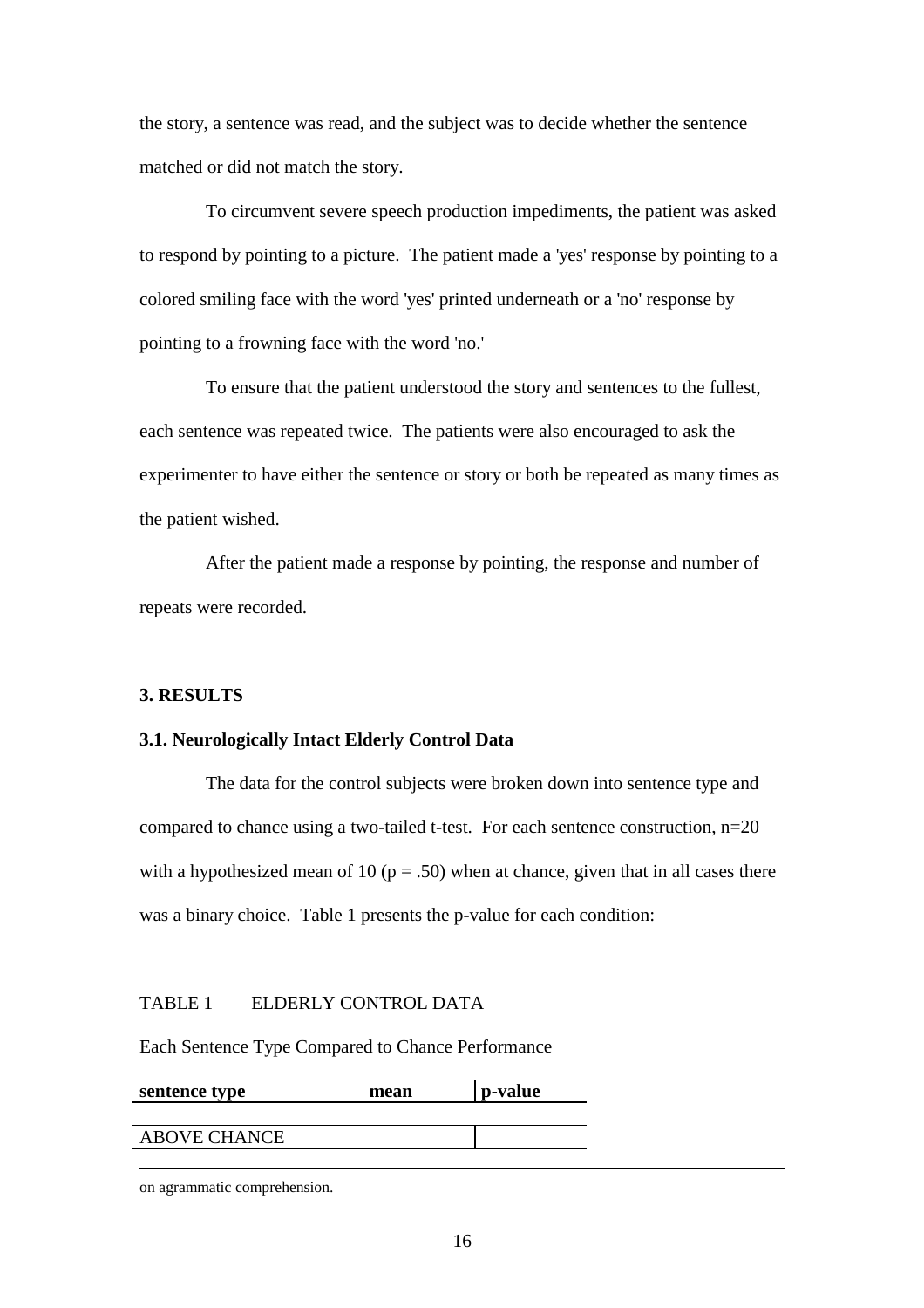| active             | 18.75 | $<\!\!.0001$ |
|--------------------|-------|--------------|
| agentive passive   | 18.75 | .0004        |
| short passive      | 19.25 | .0003        |
| quantifier passive | 19.75 | < 0001       |

 All sentence types are significantly above chance. A pairwise comparison of means showed that there were no significant effects for any sentence types and that there was no significant difference between overall 'yes' versus 'no' responses.

# **3.2. Aphasic Patient Data**

3.2.1. Broca's Aphasics

 The data for the Broca's aphasics were broken down into sentence type and compared to chance using a two-tailed t-test. For each sentence construction, n=20 with a hypothesized mean of 10 ( $p = .50$ ) when at chance. Table 2 presents the pvalue for each condition:

# TABLE 2 BROCA'S APHASIC DATA

Each Sentence Type Compared to Chance Performance

| sentence type       | mean  | p-value |
|---------------------|-------|---------|
| <b>ABOVE CHANCE</b> |       |         |
| active              | 17.75 | .0125   |
| quantifier passive  | 17.00 | .0046   |
|                     |       |         |
| <b>AT CHANCE</b>    |       |         |
| agentive passive    | 14.50 | .0979   |
| short passive       | 14.50 | .1970   |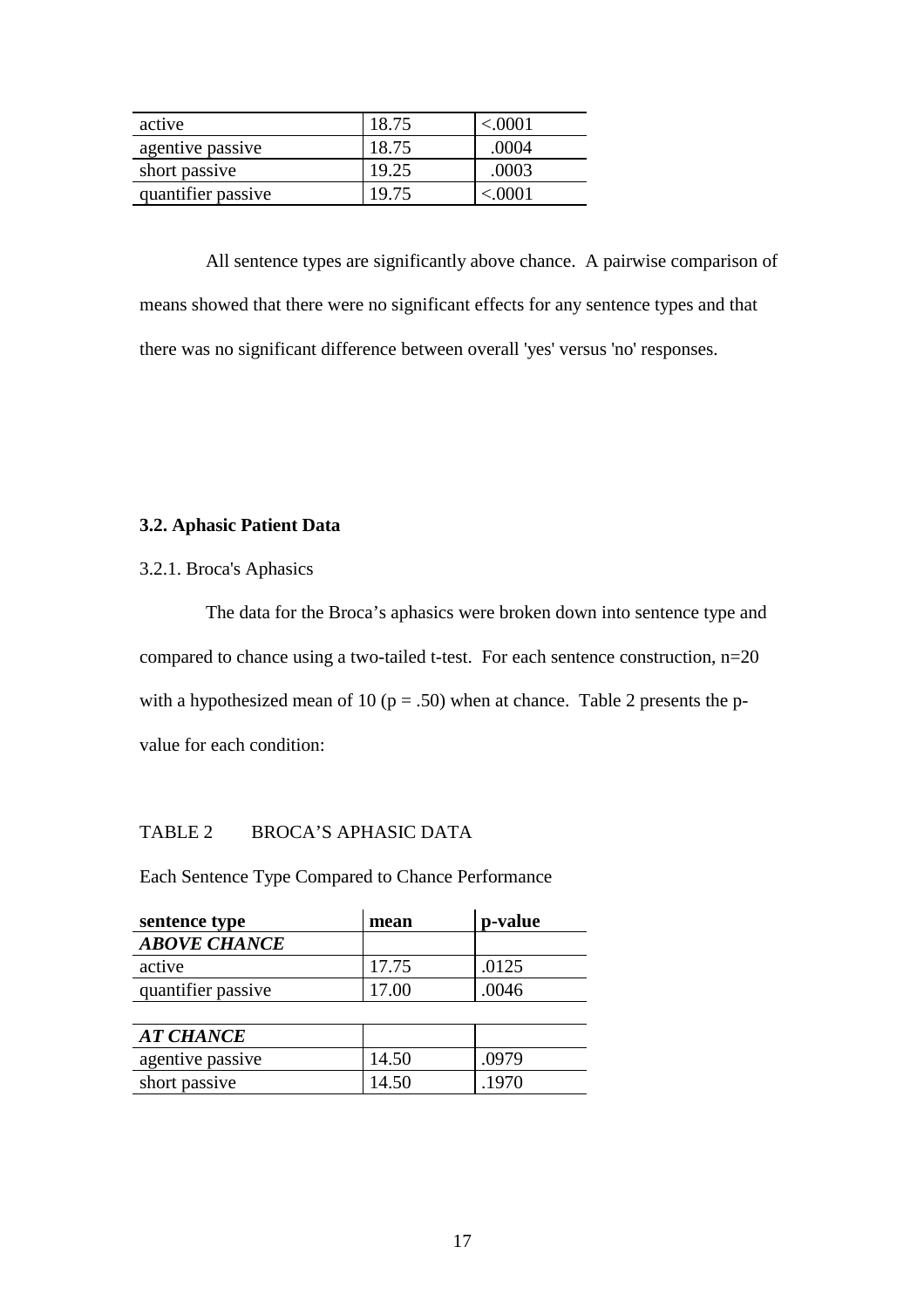Actives and quantifier passives are significantly above chance, whereas performance on agentive passives and short passives is at chance.

 Pairwise comparisons of means showed that there was a significant effect for actives vs. agentive passives  $[F(1,15) = 4.768, p = .0453, \text{MSe} = 4.431]$ , actives vs. short passives  $[F(1,15) = 4.768, p = .0453, MSe = 4.431].$ 

### TABLE 3

Pairwise Comparison of Means for Broca's Aphasics

|                | <b>Active</b> | <b>Passive</b> | <b>Short</b> | Quantified |
|----------------|---------------|----------------|--------------|------------|
| <b>Active</b>  |               |                |              |            |
| <b>Passive</b> |               |                |              |            |
| <b>Short</b>   |               |                |              |            |
| Quantified     |               |                |              |            |

## 3.2.2. Wernicke's Aphasics

 The data for the Wernicke's aphasics were also broken down into sentence type and compared to chance using a two-tailed t-test. For each sentence construction, n=20 with a hypothesized mean of 10 when at chance. Table 3 presents the p-value for each condition for these patients:

### TABLE 4 WERNICKE'S APHASIC DATA

Each Sentence Type Compared to Chance Performance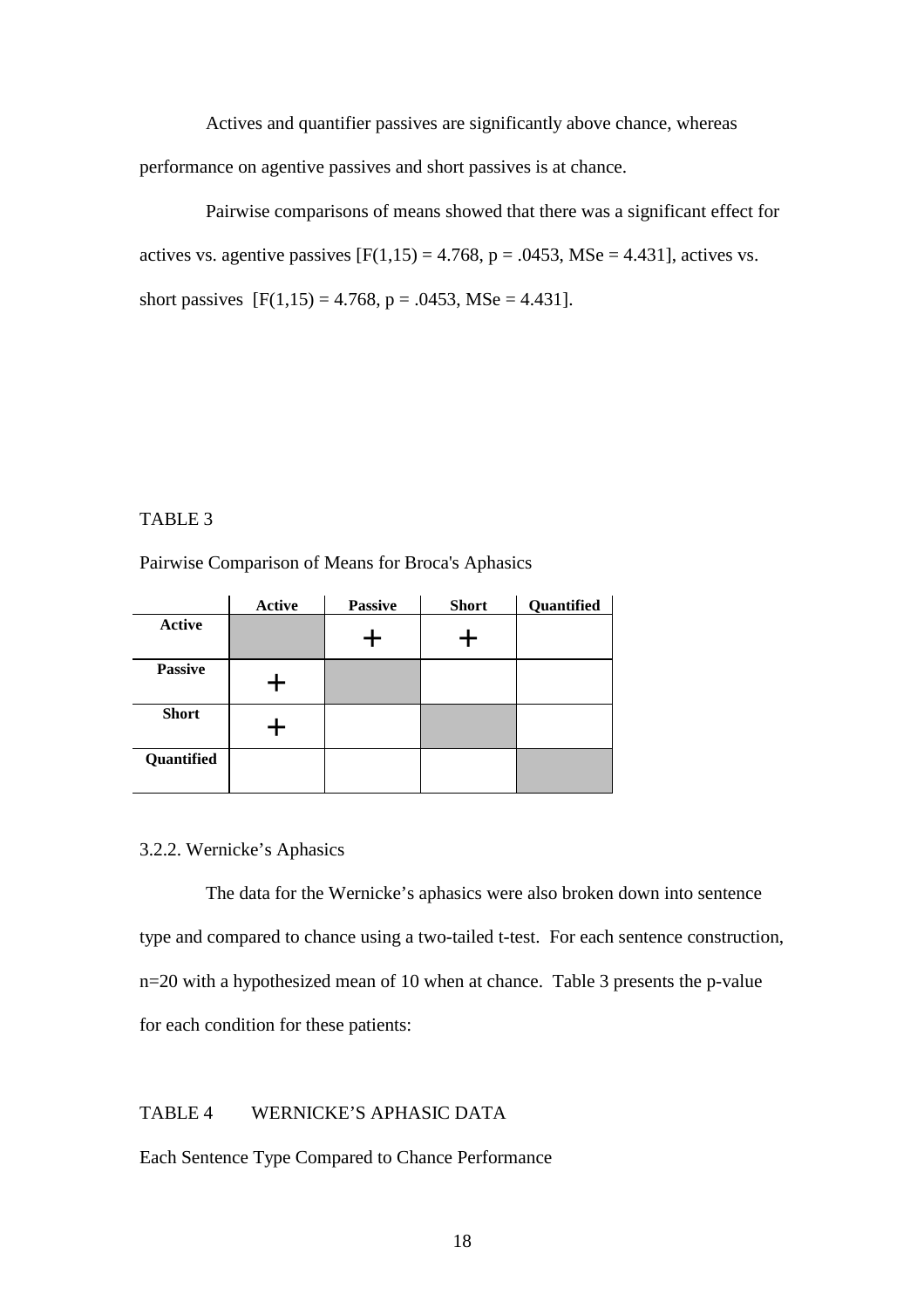| sentence type       | mean  | p-value |
|---------------------|-------|---------|
| <b>ABOVE CHANCE</b> |       |         |
| active              | 19.25 | < .0001 |
| quantifier passive  | 17.50 | .0109   |
|                     |       |         |
| <b>AT CHANCE</b>    |       |         |
| agentive passive    | 13.75 | .0650   |
| short passive       | 14.25 | .2238   |

Actives and quantifier passives are significantly above chance, whereas

performance on agentive passives and short passives is at chance.

 A pairwise comparison of means showed that there was a significant effect for actives vs. agentive passives  $[F(1,15) = 9.233, p = .0083, MSe = 6.553]$ , actives vs. short passives  $[F(1,15) = 7.630, p = .0145, \text{MSe} = 6.553]$ .

# TABLE 5

Pairwise Comparison of Means for Wernicke's Aphasics

|                | <b>Active</b> | <b>Passive</b> | <b>Short</b> | Quantified |
|----------------|---------------|----------------|--------------|------------|
| <b>Active</b>  |               |                |              |            |
| <b>Passive</b> |               |                |              |            |
| <b>Short</b>   |               |                |              |            |
| Quantified     |               |                |              |            |

 A comparison of the performances of the two clinical groups using an ANOVA revealed no significant effects across the groups for any given condition.

 A comparison of 'yes' and 'no' responses revealed that, for Broca's aphasic patients, there was no significant difference between the responses for each condition, and therefore showed no overall response bias in either direction. A comparison of Wernicke's aphasic patients did not present any significant difference between 'yes'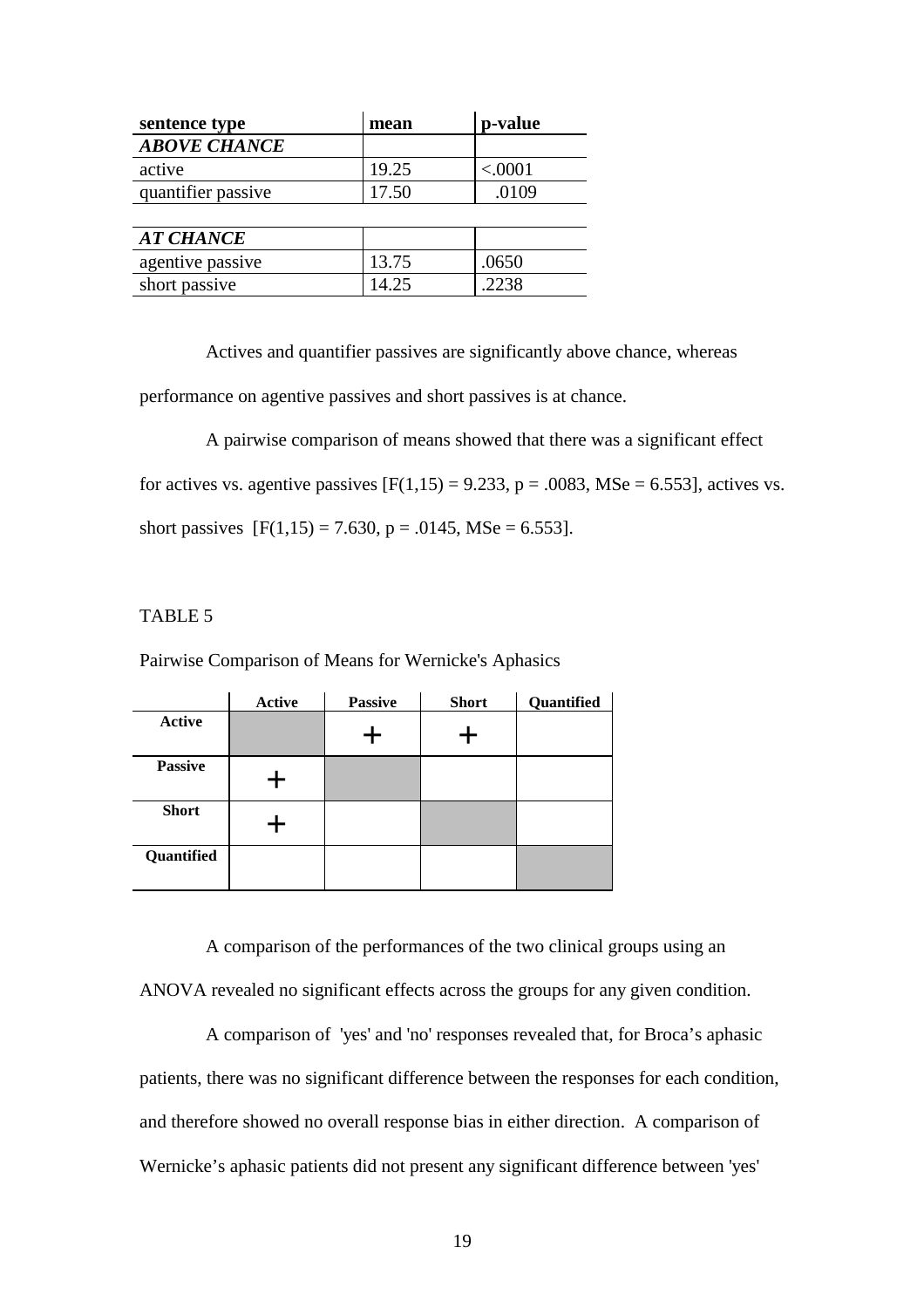and 'no' responses for any sentence type. There was also no significant effect for 'yes' and 'no' responses across the two clinical groups.

 An item analysis revealed no clustering of errors. An analysis of word frequency (Francis and Kucera, 1982) for the verbs in this sentence type revealed that there is no correlation between word frequency and errors.

### **4. DISCUSSION**

#### **4.1. Summary of results**

Of the complex array of findings in Tables 3 and 5, here are what we consider to be the 2 types of main results of this experiment:

**A**. Differential performance of agrammatic (and Wernicke's) aphasics:

1. Agentive passives with quantified (i.e., non-referential) subjects are above chance.

2. Short, trucncated passives are comprehended at chance, and significantly different from their agentive active counterparts.

**B**. No group differences.

#### **4.2. A complex performance array**

### 4.2.3. Referentiality

 With regard to referentiality, our results replicate Saddy's (1995) experiment — that is, the patients' comprehension of the passive construction improves when the moved constituent includes a non-referential quantifier. This finding lends further support to the R-strategy.

### 4.2.2 Implicit arguments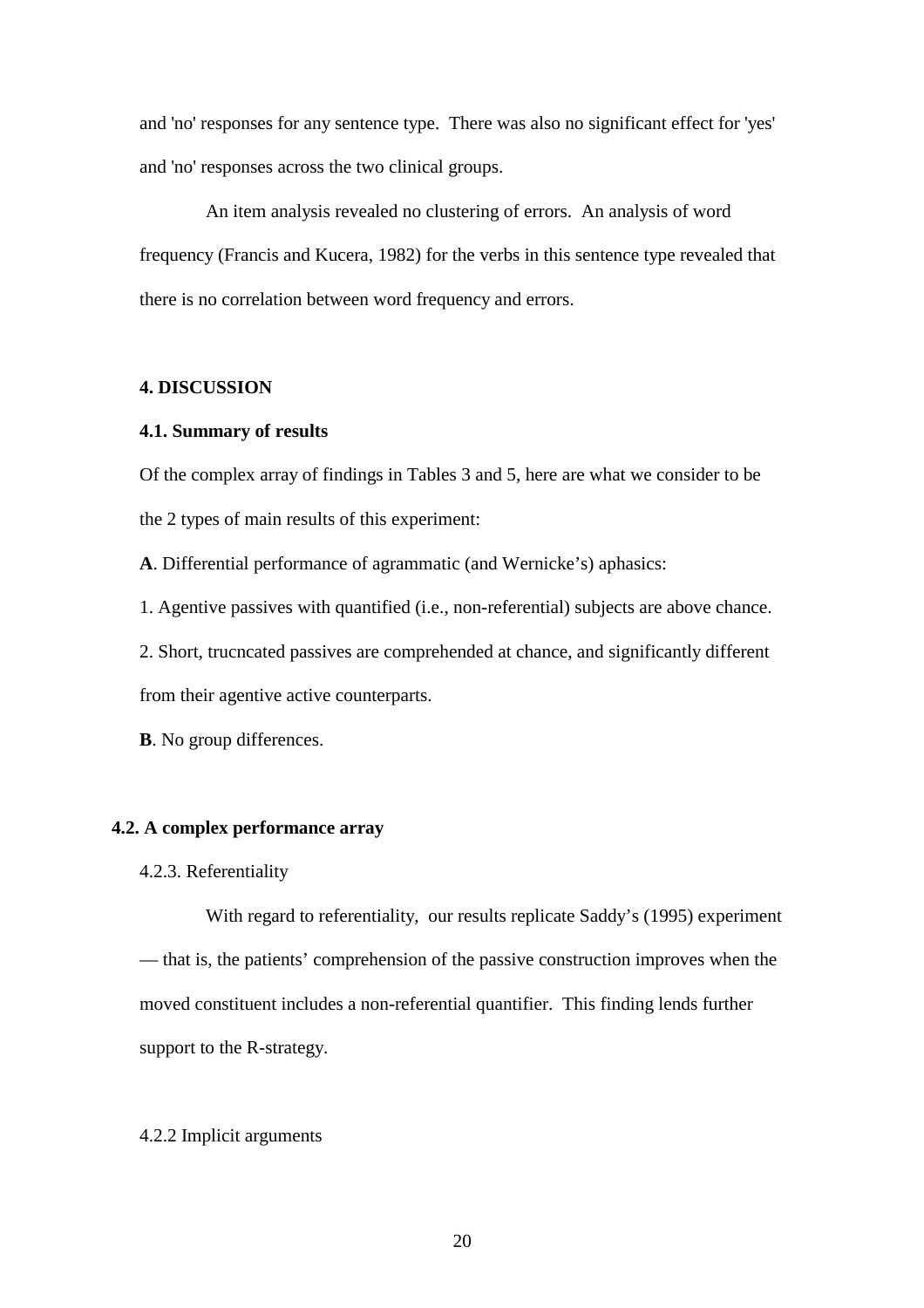Next when considering the role of implicit arguments on comprehension patterns, we see that the absence of an argument does not improve comprehension for passives with transitive verbs. As with the passive construction, patients performed at chance on the short passives. This result leads us to the conclusion that a second  $\vartheta$ role, even if not realized at Phonetic Form, is represented in the syntax, and is part of the thematic representation. A conflict with the strategically assigned agent  $\vartheta$ -role on subject thus arises, forcing the patient resort to guessing. A conclusion along these lines strongly suggests that the patients have access to information about covert arguments in their representation and that the  $\vartheta$ -roles mapped onto covert arguments play a crucial role in the patient's interpretation.

### **4.3. Group differences (or lack thereof)**

 We found no difference between the groups. We expected such differences, but failed to find them. Opponents of clinical groupings in aphasia might take this result as a decisive argument against clinical groupings in aphasia. This conclusion is clearly unwarranted. There is no reason to expect no overlap in the comprehension performances of agrammatic Broca's and Wernicke's aphasics. The deficits the two groups suffer need not, and in fact could hardly be imagined to be completely distinct. There is, as of yet, little understanding of the underlying deficit in Wernicke's aphasia, but the known differences among these two patient types (most prominently in speech production, but also, in many receptive tasks as well) suffice to establish the validity of the clinical groupings. Only adherence to the traditional clinical schema, and further experimentation, will reveal the true picture. Indeed, as experiments on receptive abilities in aphasia are becoming more and more subtle, a syntactic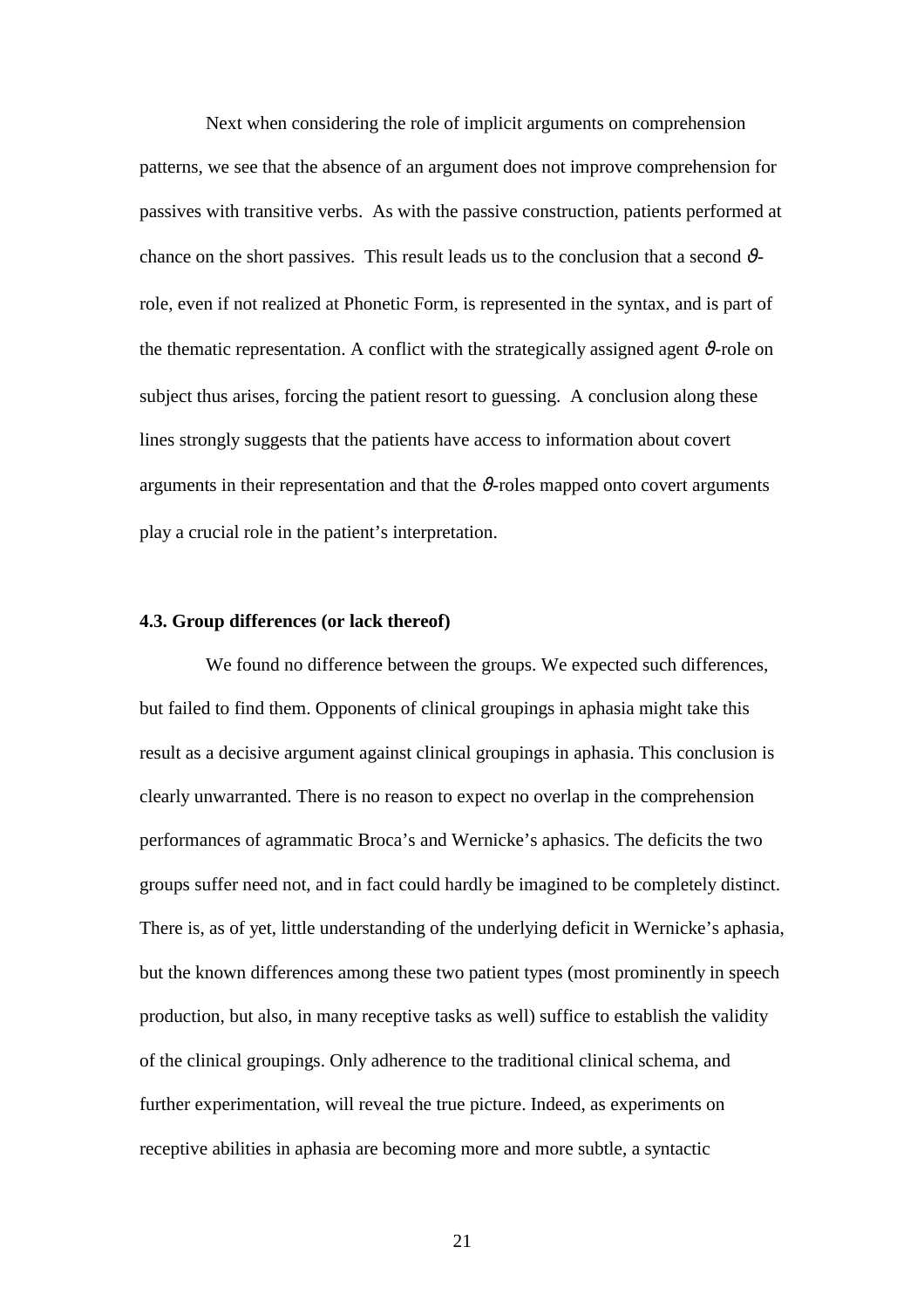disturbance of some sort is gradually being revealed in Wernicke's aphasia (cf.,

Grodzinsky & Finkel, 1996 for another study documenting a systematic syntactic

deficit in this syndrome). The currently available experimental results present a very

mixed picture, still quite difficult to understand. The array of findings does include a

host of receptive tasks on which Wernicke's aphasics are quite different from

Agrammatics (cf., for instance, Shapiro et al., 1993; Zurif et al., 1995). Thus, while

certain involvement of temporo-parietal areas in syntactic processing is beginning to

emerge, it is not very likely to be a consequence of the same disruption evidenced in

agrammatism.

#### **REFERENCES**

- Ansell, B. and C. Flowers. 1982. Aphasic adults' use of heuristic and structural linguistic cues for analysis. *Brain and Language*, **16**, 61-72.
- Baker, M., K. Johnson, and I. Roberts. 1989. Passive Arguments Raised. *Linguistic Inquiry.* **20:2,** 219-251.
- Belletti, A. and L. Rizzi. 1988. Psych-verbs and *J*-theory. *Natural Language and Linguistic Theory,* **6**, 291-352.
- Caplan, D. and C. Futter. 1986. Assignment of Thematic Roles to Nouns in Sentence Comprehension by an Agrammatic Patient. *Brain and Language* **27,** 117-134.
- Caramazza, A. and E. Zurif. 1976. Dissociation of algorithmic and heuristic processes in sentence comprehension: Evidence from Aphasia. *Brain and Language* **3**, 572-582.
- Cinque, G. 1990. *Types of A'-dependencies.* Cambridge, MA: MIT Press.
- Crain, S., & C. McKee. 1985. Acquisition of structural restrictions on anaphora. *Proceedings of the Sixteenth Annual Meeting, NELS,* GLSA, University of Massachusetts at Amherst.
- Druks, J. & J. Marshall 1995. When passives are easier than actives: Two case studies of aphasic comprehension. *Cognition.* **58**, 271-279.
- Fox, D. & Y. Grodzinsky. 1996. Children's passive: a view from the *by*-phrase. *Linguistic Inquiry, 28*, 111-133.
- Francis, W. and H. Kucera. 1982. *Frequency Analysis of English Usage: Lexicon and Grammar.*  Boston: Houghton Mifflin.
- Goodglass, H. & E Kaplan. 1972. *The assessment of aphasia and related disorder.* Philadelphia: LEA & Febiger.
- Grodzinsky, Y. 1986. Language Deficits and the Theory of Syntax. *Brain and Language* **27**, 135-159.
- Grodzinsky, Y. 1990. *Theoretical perspectives on language deficits.* Cambridge, MA: MIT Press.
- Grodzinsky, Y. 1991. There is an entity called agrammatism. *Brain and Language,*
- Grodzinsky, Y. 1995a. Trace-deletion, theta-roles, and cognitive strategies. *Brain and Language,* **51**, 469-497.
- Grodzinsky, Y. 1995b. A restrictive theory of agrammatic comprehension. *Brain and Language.*
- Hickok, G., E. Zurif & E. Canseco-Gonzalez. 1993. Structural description of agrammatic comprehension. *Brain and Language,* **45.3,** 371-395.
- Hickok, G. and S. Avrutin. 1996. Comprehension of Wh-questions by two agrammatic Broca's aphasics. *Brain and Language,* **52**, 314-327.
- Jaeggli, O. 1986. Passive. *Linguistic Inquiry,* **17**, 587-622.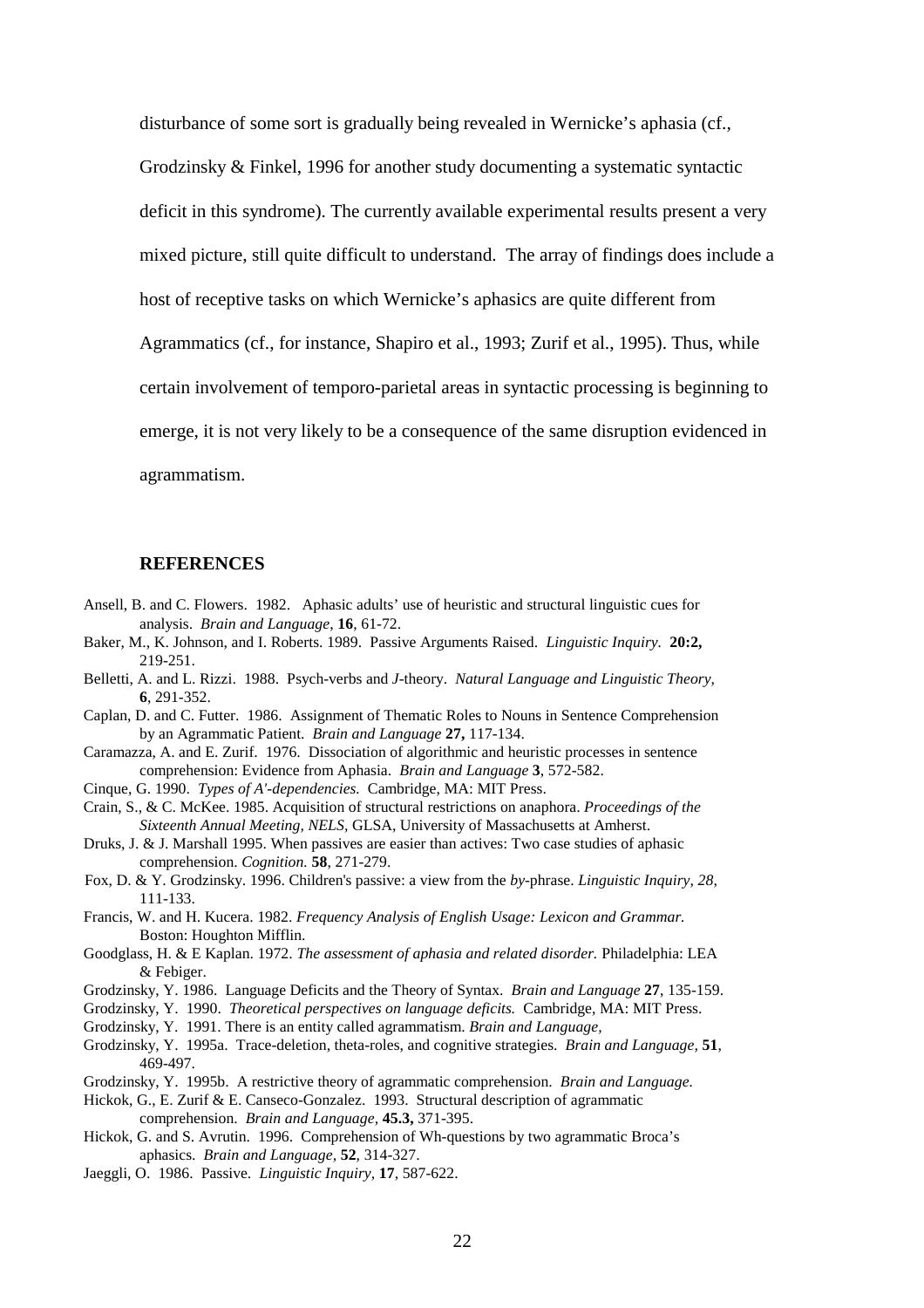Kolk, H., M. van Grunsven & A. Keyser. 1984. Parallelism in agrammatism. In M.-L. Kean Ed., *Agrammatism. O*rlando, FL: Academic Press.

Marantz, A. 1984. *On the nature of grammatical relations.* Cambridge, MA: MIT Press.

Mauner, G., V. Fromkin & T. Cornell. 1993. Comprehension and acceptability judgments in agrammatism: Disruption in the syntax of referential dependency. *Brain and Language,* **45.3,**  340-370.

Miceli, G., A. Mazzucchi, L. Menn & H. Goodglass. 1983. Contrasting cases of Italian agrammatic aphasia without comprehension disorder. *Brain and Language*, **19,** 65-97.

Pesetsky, D. 1987. *Wh*-in situ: Movement and unselective binding. In E. Reuland and A. ter Meulen (eds.), *The representation of (in)definiteness*. Cambridge, MA: MIT Press.

- Rizzi, L. 1990. *Relativized Minimality.* Cambridge, MA: MIT Press.
- Saddy, J. 1995. Variables and Events in the Syntax of Agrammatic Speech. *Brain and Language*. **50,** 135-150.
- Williams, E. 1995. Theta theory. In G. Webelhuth (ed.), *Government and Binding theory and the Minimalist Program*. Cambridge, MA: Blackwell.
- Zurif, E.B., D. Swinney, P. Prather, J. Solomon & C. Bushell. 1993. An on-line analysis of syntactic processing in Broca's and Wernicke's aphasia. *Brain and Language*, **45**, 448-464.
- Zurif, E.B., D. Swinney, P. Prather, A. Wingfield, and H. Brownell. 1995. The Allocation of Memory Resources During Sentence Comprehension: Evidence from the Elderly. *Journal of Psycholinguistic Research,* **24**, 165-182.

# APPENDIX

#### **Instructions for Passive Study**

This experiment may seem silly at first because it uses children's toys. The reason we use toys is so that you can see action while listening to a story. We don't mean to be insulting and apologize if it seems offensive to you.

 For this experiment you are going to hear a series of 30 short stories. The characters in each story will be introduced to you before you hear the story. While you are listening to the story, you will see the characters acting out what is happening.

 After each story you will hear a sentence that will either match or not match the story. Here's an example:

*This is a boy. This is an elephant.* 

### **Practice Story 1**

*The elephant doesn't like little boys. when the elephant sees the boy, he runs away. The boy chases after the elephant until they both run out of breath.* 

# **Practice Sentence 1**

*The boy chases the elephant. (repeat)* 

Does the sentence match what happened in the story? If you think it did, point to the smiling face. Now don't worry about whether the story could actually happen in real life. For many of the stories you will have to stretch your imagination. All we want you to do is to determine whether the sentence after the story matches or doesn't match what happened in the story. Here's another sentence:

#### **Practice Sentence 2**

*The elephant chases the boy. (repeat)* 

Does this sentence match what happened in the story? (wait for response) Right, the boy was the one who was doing the chasing, not the elephant. Since this sentence doesn't match the story, you would point to the frowning face.